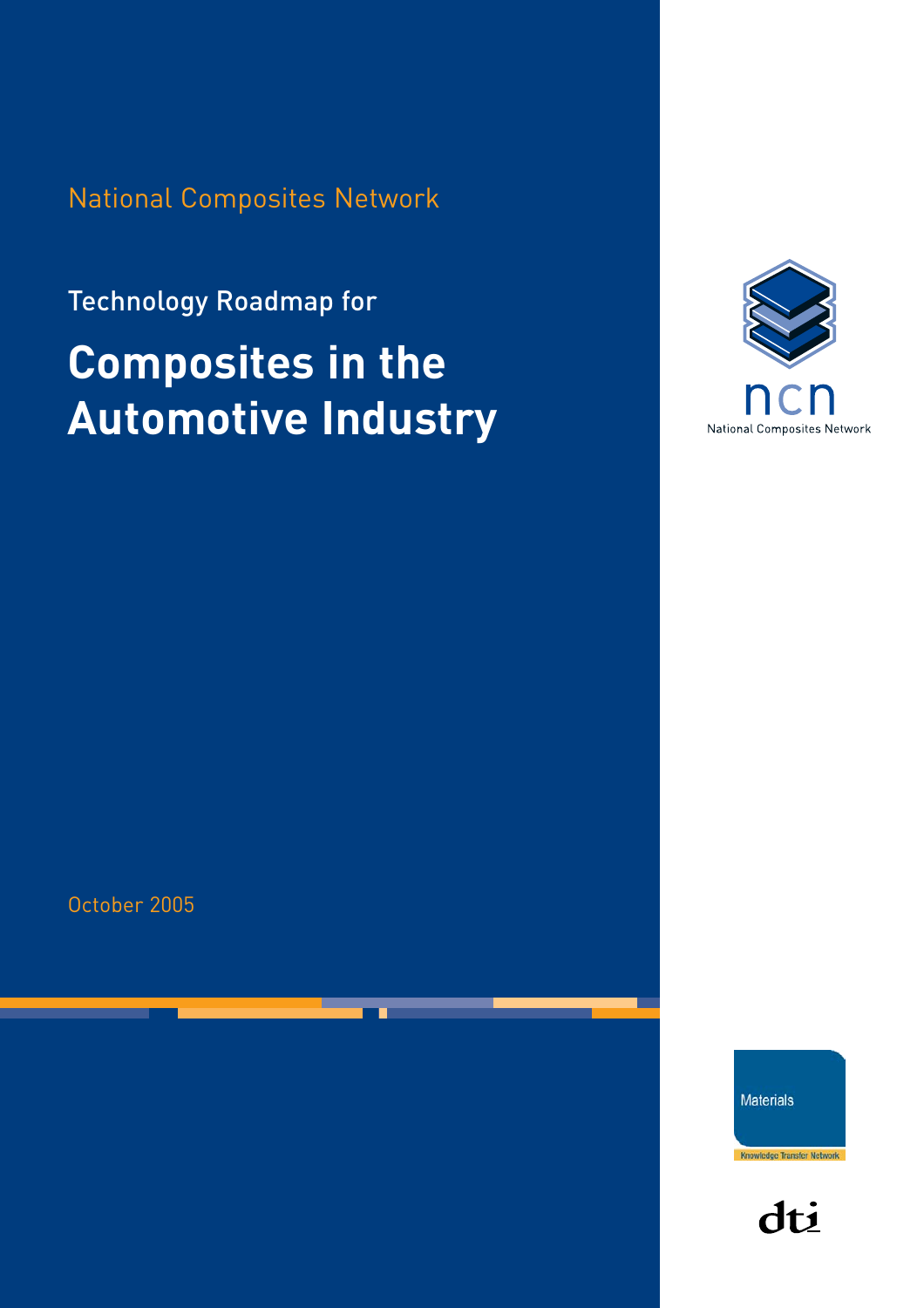# **TABLE OF CONTENTS**

|                |                                                                          |                                                         | Page           |
|----------------|--------------------------------------------------------------------------|---------------------------------------------------------|----------------|
| $\mathbf{1}$ . | <b>EXECUTIVE SUMMARY</b>                                                 |                                                         | 1              |
| 2.             | <b>CONTRIBUTORS</b>                                                      |                                                         | $\overline{2}$ |
| 3.             | <b>METHODOLOGY</b>                                                       |                                                         | 3              |
| 4.             | <b>CURRENT SITUATION</b><br>(Where are we now?)                          |                                                         | 3              |
| 5.             | <b>FUTURE DIRECTION</b><br>(Where do we want to be?)                     |                                                         | 6              |
| 6.             | <b>BARRIERS TO PROGRESS</b>                                              | (What is stopping us getting there?)                    | 8              |
| 7 <sub>1</sub> | POTENTIAL SOLUTIONS<br>(What needs to be done to overcome the barriers?) |                                                         | 11             |
| 8.             |                                                                          | <b>ACTIONS / RECOMMENDATIONS</b>                        | 12             |
| 9.             | <b>APPENDICES</b>                                                        |                                                         |                |
|                | 9.1                                                                      | Methodology                                             |                |
|                | 9.2                                                                      | Summary of visionary publications in recycling plastics |                |

9.3 Results of brainstorming with hexagons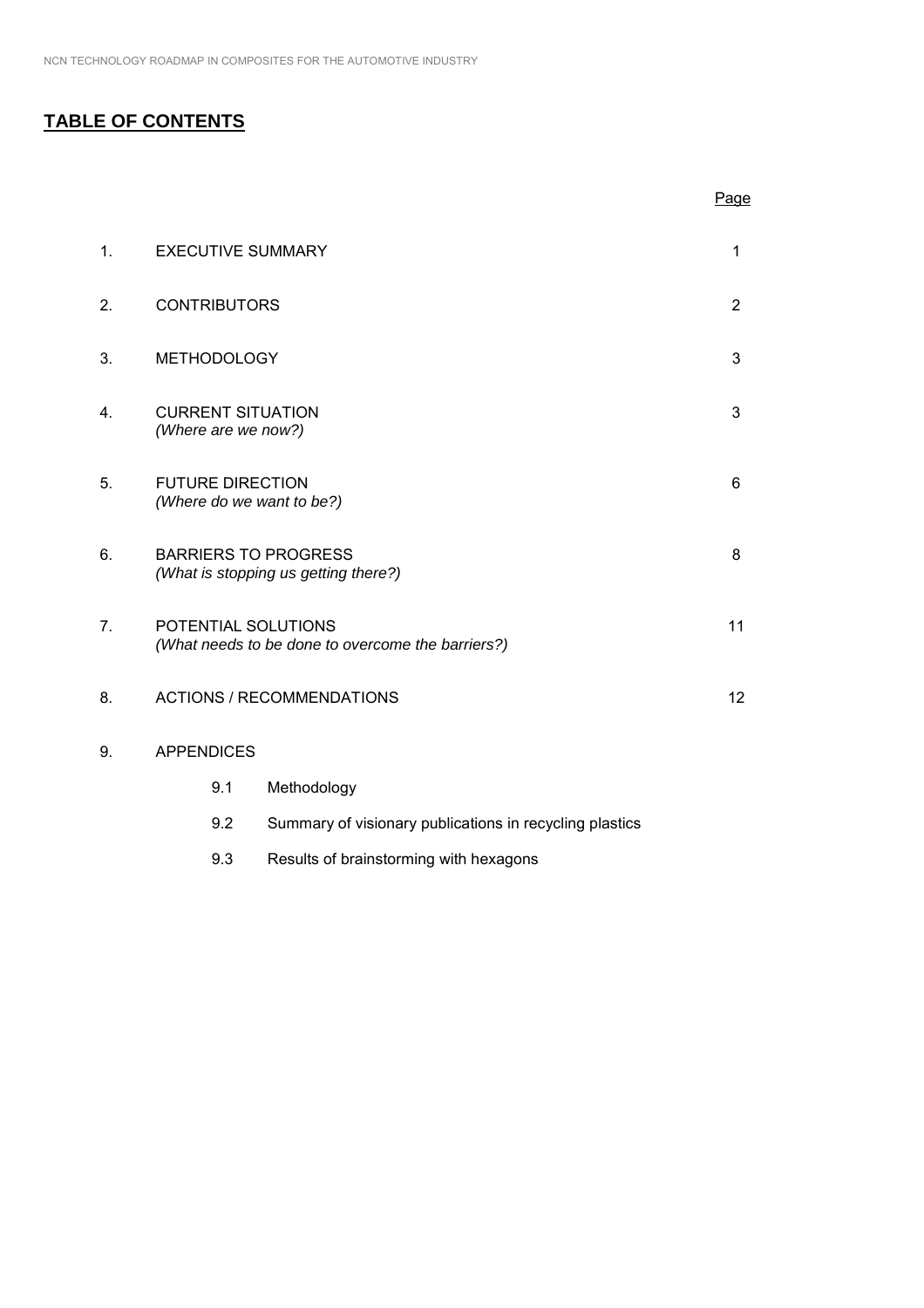# **1. EXECUTIVE SUMMARY**

A group of experts were assembled to help draft this first stage of a roadmap in recycling of plastics, following accepted roadmapping procedures considering 4 stages:

- Where are we now?
- Where do we want to be?
- What is stopping us getting there?
- What needs to be done to overcome the barriers?

All points raised during the roadmap have been clustered, and the following main points have been identified for accelerated action or attention:

#### **Technology:**

- Although the UK has strengths in innovation and R&D, attention needs to be given to avoid repetition of R&D for each project.
- The UK is strong in the use of composites in niche areas of the automotive, aerospace and marine industries, and all would benefit from more interaction.
- Thermoplastic composite structures have the potential to replace metal parts but more attention is needed to better processing and automation. There is also a gap in the integration of metals, thermosets, thermoplastics and other hybrids.
- Close attention needs to be given to the repair infrastructure, and the use of smart materials for damage assessment and correction.
- Recycling issues for composites need to be addressed, with issues such as identification, bonding and debonding, and re-use needing development work.

## **Skills:**

- Need for improved competence in computer aided engineering, in 'crash', durability, and cost models.
- Many of the skills are there, but they are not in the right place. There needs to be better coordination and improved collaboration, especially with universities.
- There is a skill gap in prototyping but not at graduate level.
- A better infrastructure is needed  $-$  the supply chain is disjointed.
- Project management is poor, and there is a lack of process, design and mechanical engineers.
- There is a skill gap in tooling and jigging.

#### **Finances and Funding:**

- Funding is inadequate; more is needed for small businesses there is a lack of dissemination and a lack of university funding.
- There is a strong knowledge base in universities and industry but the universities are not supporting industry.
- There is a commercial incentive to arrange the supply chain sensibly.
- For this sector paybacks of 18 months are un-realistic.
- Tax incentives should be agreed with Government following trends to less weight and better fuel economy.
- More emphasis should be given to commercialising R&D activities with IPR protection.
- A dedicated DTI call for work in material characterisation should be a priority.
- Government funding should address:
	- Durability and performance
	- ! High speed, high volume processing with a large demonstrator facility
	- ! Crash prediction and repair
	- Recycling
	- ! Processing issues such as preforming straight to laminate, resin infrastructuring, and reduced cycle times.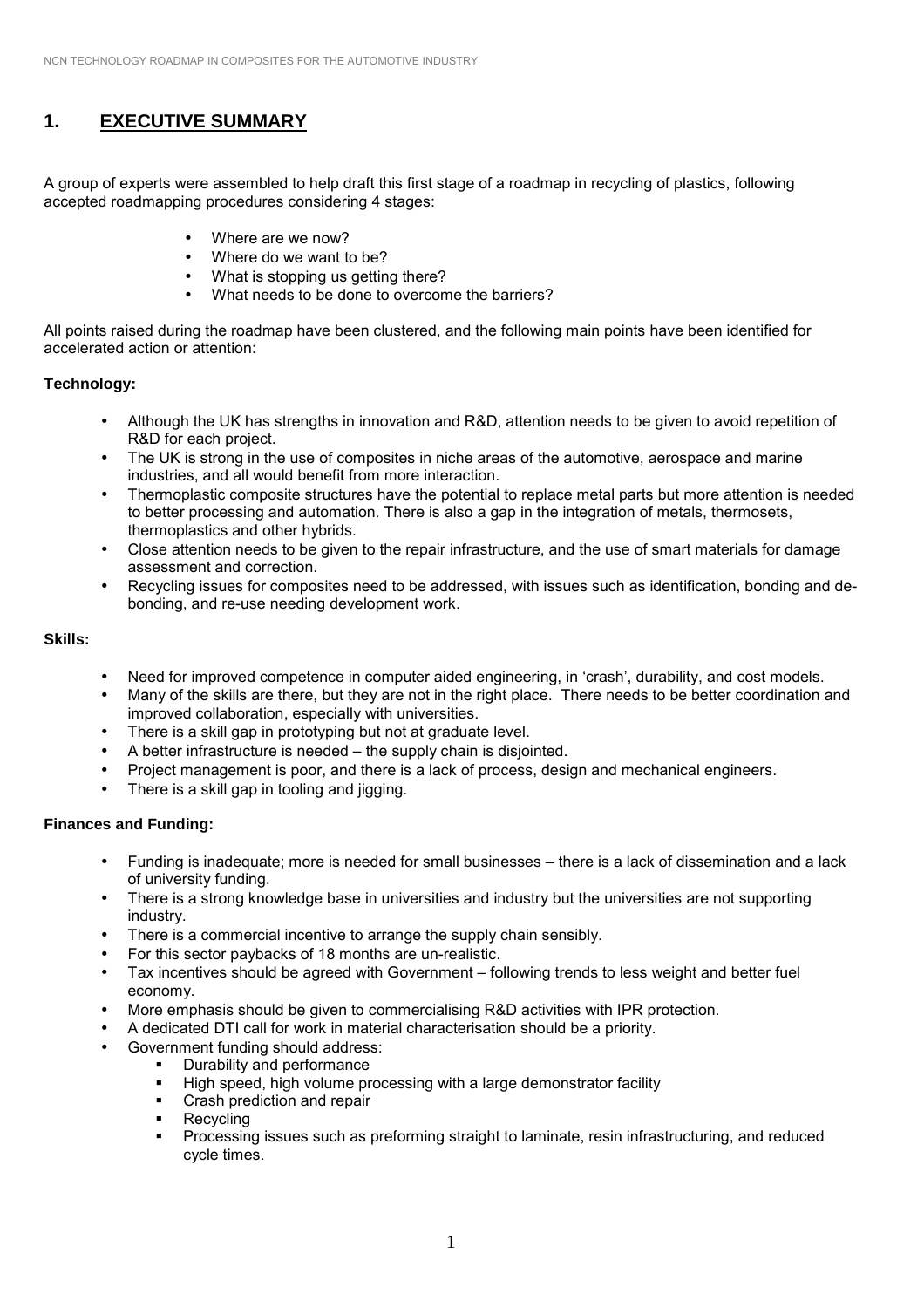#### **Awareness:**

- The composites community needs a strong voice (NCN)
- OEMs and Tier 1s should have a better understanding of how to engineer in composites; and there is a need to re-define customer perceptions and perspectives on composites.
- The lack of political awareness of total commercial issue needs correcting with well reasoned political lobbying.
- The NCN should provide a multi-material design database, and a 'who's who' for the sector.
- Successes need to be promoted better

## **2. CONTRIBUTORS**

The following people attended a meeting in Coventry on Thursday 3<sup>rd</sup> November 2005 to formulate the first phase of the National Composites Networkís Roadmap in Composites:

| <b>Name</b>                                                                                                                                                                                                                                    | <b>Affiliation</b>                                                                                                                                                                                                                                                                                 | E-mail address                                                                                                                                                                                                                                                                                                                             |
|------------------------------------------------------------------------------------------------------------------------------------------------------------------------------------------------------------------------------------------------|----------------------------------------------------------------------------------------------------------------------------------------------------------------------------------------------------------------------------------------------------------------------------------------------------|--------------------------------------------------------------------------------------------------------------------------------------------------------------------------------------------------------------------------------------------------------------------------------------------------------------------------------------------|
| Andy Foreman                                                                                                                                                                                                                                   | Qinetiq                                                                                                                                                                                                                                                                                            | adforeman@qinetiq.com                                                                                                                                                                                                                                                                                                                      |
| Oliver Tomlin                                                                                                                                                                                                                                  | <b>MIRA Ltd</b>                                                                                                                                                                                                                                                                                    | oliver.tomlin@mira.co.uk                                                                                                                                                                                                                                                                                                                   |
| Alexander Aucken                                                                                                                                                                                                                               | <b>Adavanced Composites</b>                                                                                                                                                                                                                                                                        | aaucken@acg.co.uk                                                                                                                                                                                                                                                                                                                          |
| Rob Backhouse<br><b>Graham Barnes</b><br><b>Robert Tetrault</b><br><b>Andrew Mills</b><br>Paul Jackson<br><b>Nick Warrior</b><br>Paul Burling<br><b>Mike Birrell</b><br>Dan Parry-Williams<br>Jonathan Greaves<br>Deborah Pullen<br>Alan Smith | McLaren Automotive<br><b>Engenuity Ltd</b><br><b>MCT UK</b><br><b>Cranfield University</b><br>Lola Composites<br>University of Nottingham<br>TWI<br><b>BI Plastics Division</b><br>Iquad Technology<br><b>Retrac Composites</b><br><b>National Composites Network</b><br>Facilitator / MNT Network | rob.backhouse@mclaren.com<br>gbarnes@engenuity.net<br>robert.tetrault@mctuk.com<br>a.r.mills@cranfield.ac.uk<br>pjackson@lolacomposites.com<br>nick.warrior@nottingham.ac.uk<br>paul.burling@twi.co.uk<br>mbirrell@bi-composites.co.uk<br>dan@iquad.co.uk<br>greaves@retrac-composites.com<br>deborah.pullen@twi.co.uk<br>SmithAZT@aol.com |
|                                                                                                                                                                                                                                                |                                                                                                                                                                                                                                                                                                    |                                                                                                                                                                                                                                                                                                                                            |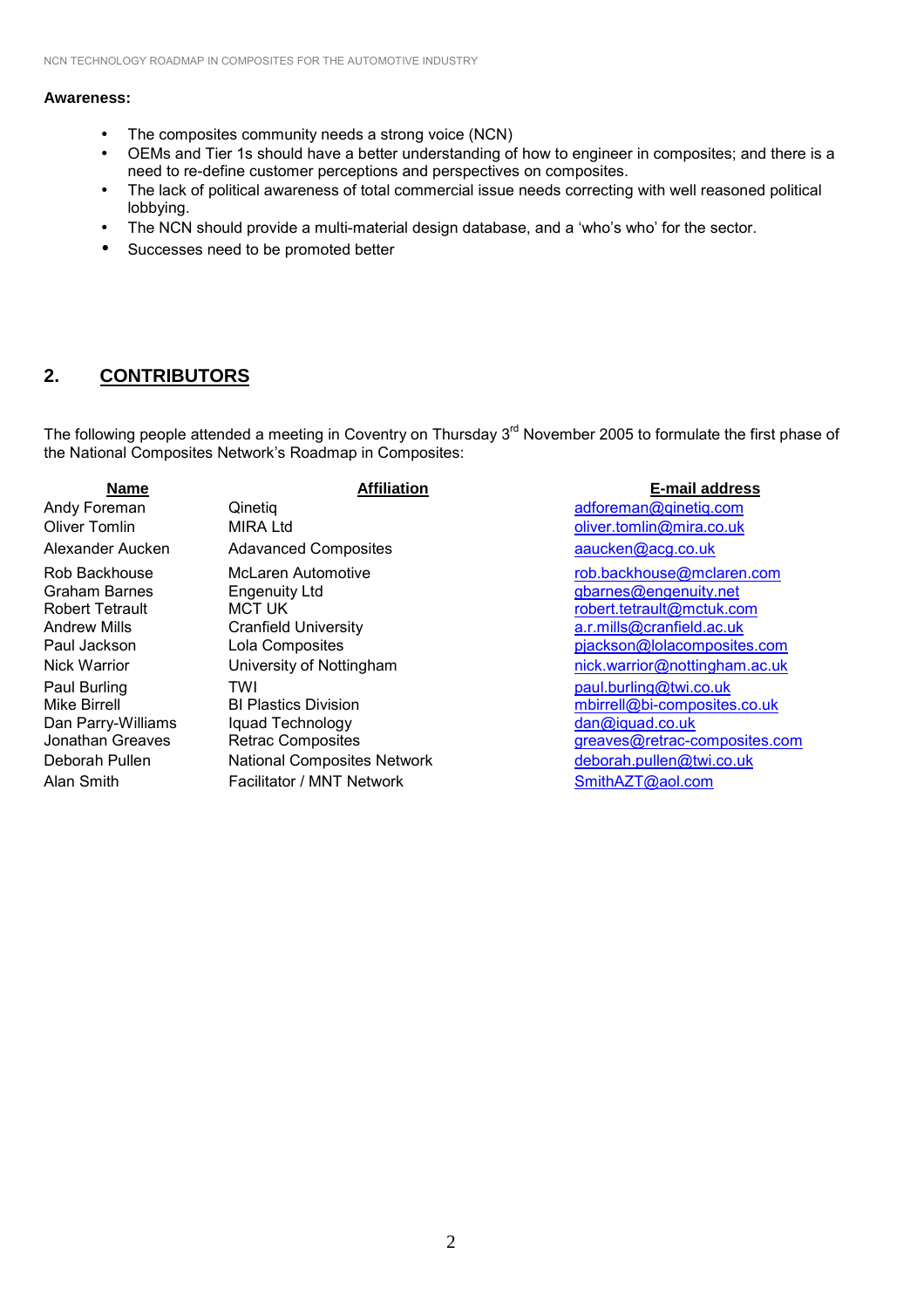# **3. METHODOLOGY**

The methodology used for this roadmap is summarised in Appendix 9.1, following the procedures typically used for other roadmaps that have been produced.

Experts, in groups of around five, are asked to provide their thoughts and opinions for the four main stages of the roadmapping process:

- ♦ Where are we now?
- $\bullet$  Where do we want to be?
- ♦ What is stopping us getting there?
- What needs to be done to overcome the barriers?

For each stage, large hexagon *Post-its* are used to gather each input. These are then clustered under common topics as a spokesman from each group presents their findings. This draws comments from the rest of the participants and generally arrives at a consensus of opinion.

Using adhesive stickers, priorities are given to what are considered the most important issues for the last three stages of the roadmapping process, enabling a key priority list to be established for each step.

The final outcome is a list of priority items that need action in order to enable the industry to progress in a more dynamic and competitive manner.

As with other roadmaps, once this first edition is produced, comments are sought from others in the field, so that ownership comes from the entire community.

## **4. CURRENT SITUATION**

A number of recent publications have considered the future trends in the field of Composites for the Automotive Industry. By way of introduction, these were summarised in Appendix 9.2.

With a group of experts from such a wide cross-section of interests in Composites for the Automotive Industry (industrialists, academics, users and suppliers), the first stage of the roadmapping process, "Where are we now?", raised the points produced in Appendix 9.3 and tabulated in Figure 1.

The clustered topics covered, addressed issues regarding markets, skills, finance, technology and general industry items, in response to prompts such as:

- What are the current trends?
- What are the main drivers?
- What is the competition up to?
- Who are present leaders in the field?
- What is the UK really good at?  $-$  what are our niche areas?
- What are the gaps in technology?
- Do we have the right skills?
- Is capital investment sufficient?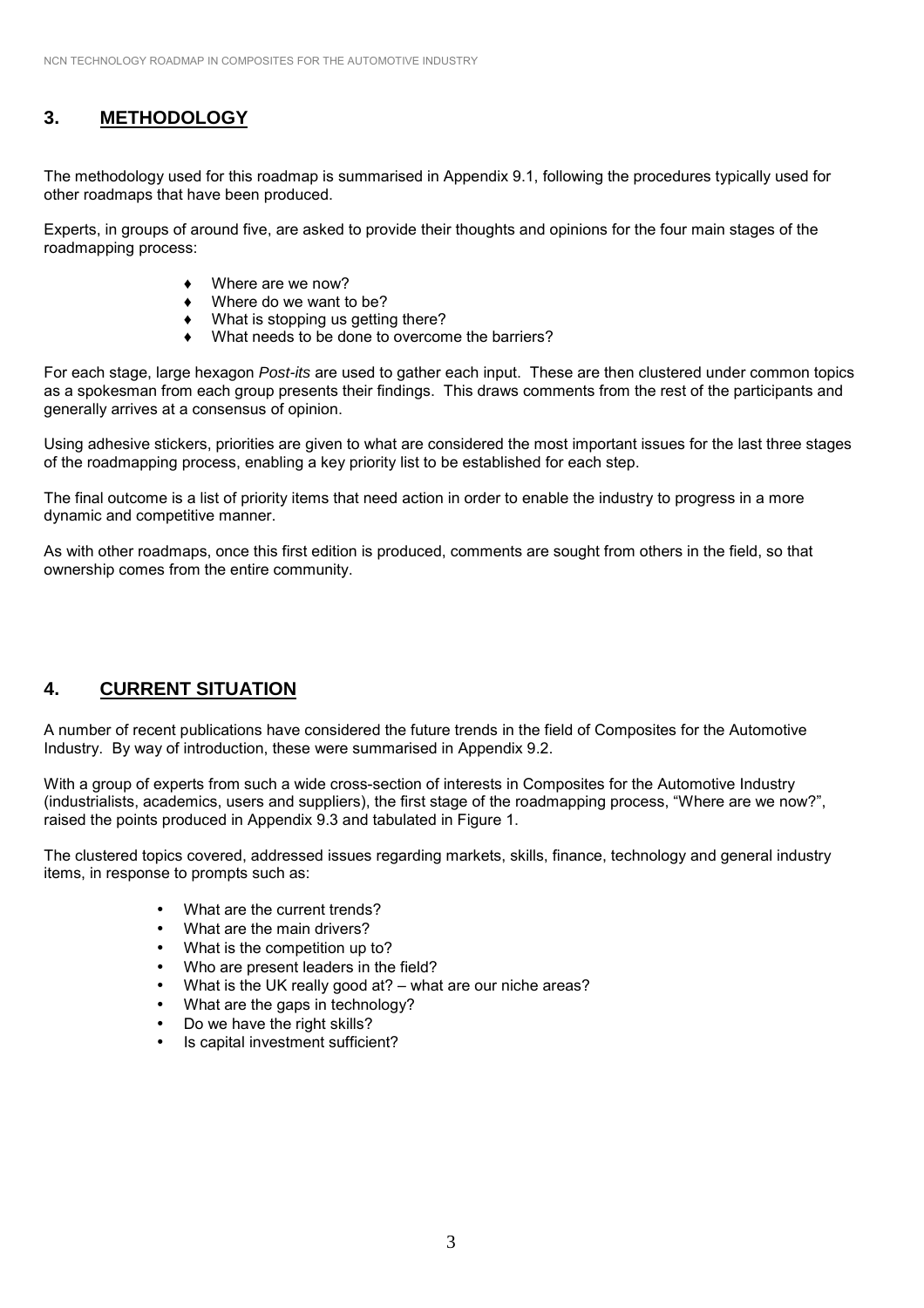|               | Figure 1: Current situation                                                                                                                                              |
|---------------|--------------------------------------------------------------------------------------------------------------------------------------------------------------------------|
| Trends        | Cycle time optimisation<br>$\bullet$                                                                                                                                     |
|               | Increased processing legislation on emissions (e.g. styrene)<br>$\bullet$                                                                                                |
|               | Trend to life-style vehicles<br>$\bullet$                                                                                                                                |
|               | Legislation is a driver - end of life, lower weight, lower emissions<br>$\bullet$                                                                                        |
|               | For the high volume end the trend is towards including crash performance (compatibility)<br>$\bullet$                                                                    |
|               | Towards hybrids for lighter weight and fuel economy<br>$\bullet$                                                                                                         |
|               | Looking at recycling for the high volume markets<br>$\bullet$                                                                                                            |
|               | An issue is pushing technology initiatives down the supply chain<br>$\bullet$                                                                                            |
|               | Replacement of steel<br>$\bullet$                                                                                                                                        |
|               | To modular construction<br>$\bullet$                                                                                                                                     |
|               | Trends towards multifunctionality<br>$\bullet$                                                                                                                           |
|               | There are distinct camps for thermoplastics and thermosets in the supply chain<br>٠                                                                                      |
|               | Out of autoclave to lower cost for F1/auto<br>$\bullet$                                                                                                                  |
|               | Cost reduction<br>$\bullet$                                                                                                                                              |
|               | Mixed materials are becoming more common (composite/metal, etc.)<br>$\bullet$                                                                                            |
|               | A driver is the trend to intelligent vehicles<br>$\bullet$                                                                                                               |
|               | There is a drive to more technology input into higher volume markets<br>$\bullet$                                                                                        |
| Strengths &   | There is a step change (not evolution) to new processes in one jump<br>$\bullet$                                                                                         |
| weaknesses    | In the UK we have strengths in R&D, although Ford does not carry any out in the UK now<br>$\bullet$<br>UK is good at super niche vehicles<br>$\bullet$                   |
|               | UK is weak in innovation exploitation<br>$\bullet$                                                                                                                       |
|               | The supply chain is too fragmented<br>$\bullet$                                                                                                                          |
|               | UK has good innovators<br>$\bullet$                                                                                                                                      |
|               | UK is investment averse<br>$\bullet$                                                                                                                                     |
|               | UK strong in the F1 business which is worth around £5 billion to the UK<br>$\bullet$                                                                                     |
|               | UK not good at implementation<br>$\bullet$                                                                                                                               |
|               | There is SME protectionism<br>$\bullet$                                                                                                                                  |
|               | Transferable knowledge to other sectors should be possible<br>$\bullet$                                                                                                  |
|               | UK good at lower volume niche areas where the current industry can serve 25,000 units per year<br>$\bullet$                                                              |
| Finance       | UK needs more wealth generation through IPR<br>$\bullet$                                                                                                                 |
|               | A national perspective for jobs is needed<br>$\bullet$                                                                                                                   |
| Gaps          | There is no coherent voice to OEMs<br>$\bullet$                                                                                                                          |
|               | A cluster method of commercial collaboration is required to bid effectively<br>$\bullet$                                                                                 |
|               | UK needs a high volume demonstrator (100,000 t) with IPR protection<br>$\bullet$                                                                                         |
|               | Reliability of prediction tools would be a benefit<br>$\bullet$                                                                                                          |
|               | There is a design data gap                                                                                                                                               |
|               | Need longer term blue sky activities<br>$\bullet$                                                                                                                        |
| <b>Skills</b> | Need comparative data and benchmarking of competing technologies<br>$\bullet$<br>We need to understand the skills that have already been learned (PNGV FP3)<br>$\bullet$ |
|               | Better applied knowledge with ability to integrate academic knowledge into products<br>$\bullet$                                                                         |
|               | UK good at aerospace based technology which could flow down to automotive sector<br>$\bullet$                                                                            |
|               | Company multidisciplinary teams in the supply chain needed<br>$\bullet$                                                                                                  |
|               | There are tribal groups of knowledge which is difficult to access<br>$\bullet$                                                                                           |
| Competition   | High labour intensive - opposition<br>$\bullet$                                                                                                                          |
|               | There are faster, better funded developments in the Far East to high volume markets<br>$\bullet$                                                                         |
| Customers     | Mainstream cars<br>$\bullet$                                                                                                                                             |
|               | The public<br>$\bullet$                                                                                                                                                  |
|               | Niche super cars which is low volume<br>$\bullet$                                                                                                                        |
|               | Tier 1s (direct OEM suppliers - sub-assembly)<br>$\bullet$                                                                                                               |
|               | Motorbikes<br>$\bullet$                                                                                                                                                  |
|               | <b>OEMs</b><br>$\bullet$                                                                                                                                                 |
|               | Commercial vehicles<br>$\bullet$                                                                                                                                         |
|               | Tier 1 and 2 (systems suppliers)<br>$\bullet$                                                                                                                            |
|               | Off-road vehicles<br>$\bullet$                                                                                                                                           |
|               | After market accessories<br>$\bullet$                                                                                                                                    |

The current status for Composites for the Automotive Industry was identified and is summarised in the following chart: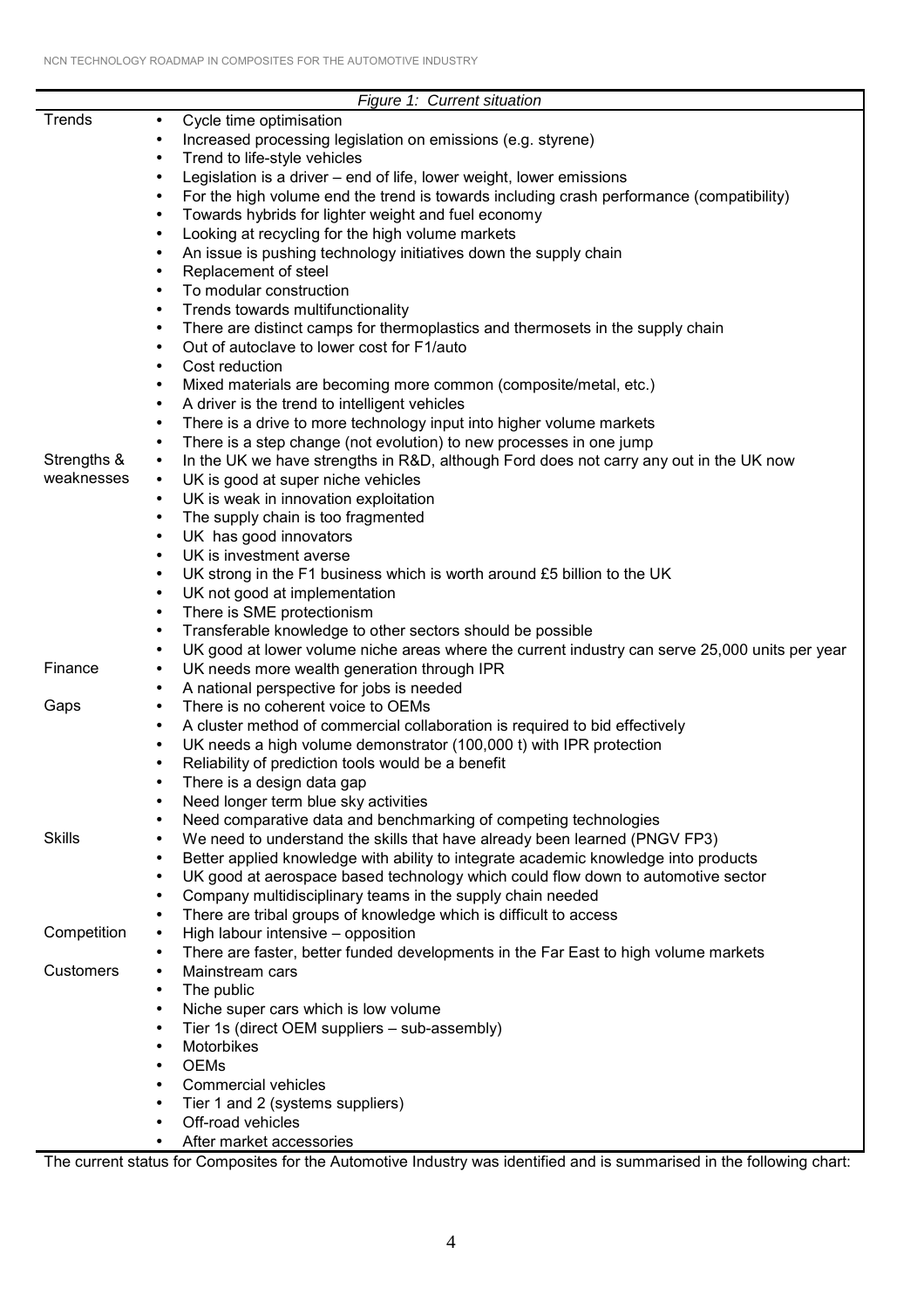|                       | Trends and drivers with Composites for the Automotive Industry                                                                                                                                                             |  |  |
|-----------------------|----------------------------------------------------------------------------------------------------------------------------------------------------------------------------------------------------------------------------|--|--|
| Trends and<br>drivers | Cycle times are being optimised and general cost reduction.                                                                                                                                                                |  |  |
|                       | Legislation is a main driver:<br>end of life disposal (recycling for the high volume markets)<br>lower weight (use of hybrids for lighter weight and fuel<br>٠<br>economy)<br>lower emissions (e.g. styrene).<br>$\bullet$ |  |  |
|                       | Replacement of steel.                                                                                                                                                                                                      |  |  |
|                       | Trend to life-style vehicles.                                                                                                                                                                                              |  |  |
|                       | Trends to move to modular construction.                                                                                                                                                                                    |  |  |
|                       | A driver is the demand for more intelligent vehicles.                                                                                                                                                                      |  |  |

| Current key strengths and weaknesses in Composites for the Automotive Industry |                                                                                                                                                                                                                                                                                                                                                                                                                                                                                                      |  |  |
|--------------------------------------------------------------------------------|------------------------------------------------------------------------------------------------------------------------------------------------------------------------------------------------------------------------------------------------------------------------------------------------------------------------------------------------------------------------------------------------------------------------------------------------------------------------------------------------------|--|--|
| <b>Strengths</b>                                                               | In the UK we have strengths as innovators and in subsequent R&D.<br>$\bullet$<br>The UK is good at lower volume niche areas where the current<br>$\bullet$<br>industry can serve 25,000 units per year.<br>UK strong in the F1 business which is worth around £5 billion to the<br>$\bullet$<br>UK, and in super niche vehicles.<br>Transferable knowledge to and from other sectors, such as<br>$\bullet$<br>aerospace and marine should be possible.                                               |  |  |
| Weaknesses                                                                     | Although strong in R&D the UK is weak in innovation exploitation and<br>$\bullet$<br>implementation.<br>The supply chain is too fragmented.<br>$\bullet$<br>UK is investment averse.<br>$\bullet$<br>There is SME protectionism.<br>$\bullet$<br>There is no coherent voice to OEMs.<br>$\bullet$<br>A cluster method of commercial collaboration is required to bid<br>$\bullet$<br>effectively.<br>There is no high volume demonstrator (100,000 t) with IPR protection<br>$\bullet$<br>in the UK. |  |  |

• There is a lack of comparative data and benchmarking of competing technologies.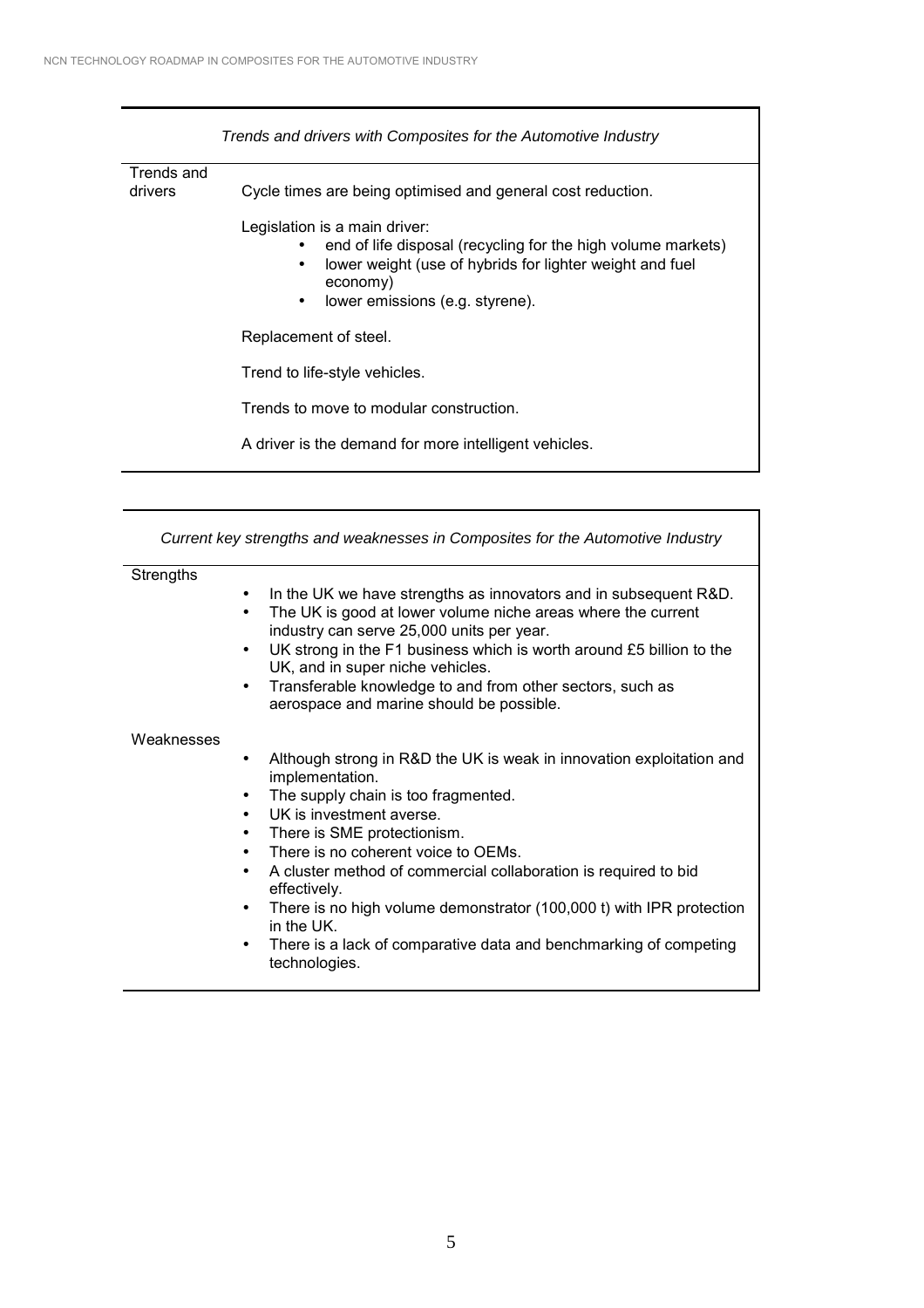# **5. FUTURE DIRECTION**

For the second stage of the roadmapping procedure, "Where do we want to be?", the technique was the same. During the first stage, looking at the current situation, some of the visions and aspirations of the participants were emerging. To stimulate further thought, the following questions were posed:

- What is our vision for the future?
- What should we be doing to maximise benefit for the UK?
- Are we doing something now that we should put more effort into?
- Are we doing something currently that we should drop?
- What is going to make a real impact on our activities?
- What new areas should we be working in?
- Are there opportunities for creating spin-out companies?

The ideas from the participants are shown in Appendix 9.3, and are reproduced in the following diagram (Figure 2), with dots  $(•)$  indicating the level of priority judged by the team.

| Figure 2: Future Direction |                                                                                                                                    |  |  |  |
|----------------------------|------------------------------------------------------------------------------------------------------------------------------------|--|--|--|
|                            | (● indicates priority level)                                                                                                       |  |  |  |
| <b>Targets</b>             | Full recyclability ●●●●<br>$\bullet$                                                                                               |  |  |  |
|                            | Lighter weight, fuel efficiency and safety $\bullet \bullet \bullet \bullet$<br>$\bullet$                                          |  |  |  |
|                            | Profit growth ●●●<br>$\bullet$                                                                                                     |  |  |  |
|                            | All composite body structures $\bullet\bullet$<br>$\bullet$                                                                        |  |  |  |
|                            | Enhanced material impact performance $\bullet\bullet$<br>$\bullet$                                                                 |  |  |  |
|                            | A high volume demonstrator $\bullet\bullet$<br>$\bullet$                                                                           |  |  |  |
|                            | More environmentally friendly $\bullet$<br>$\bullet$                                                                               |  |  |  |
|                            | Provide niche medium to high volume cars ●<br>$\bullet$                                                                            |  |  |  |
|                            | Utility vehicles such as taxis, vans, buses $\bullet$<br>$\bullet$                                                                 |  |  |  |
|                            | Quantify 'Class A' requirements (surface finish)<br>٠                                                                              |  |  |  |
|                            | Look VPA                                                                                                                           |  |  |  |
| Technology                 | Better processing and automation technologies would have a real impact $\bullet\bullet\bullet\bullet\bullet\bullet$<br>$\bullet$   |  |  |  |
|                            | Repair strategy - repair infrastructure non destructive engineering $\bullet \bullet \bullet \bullet \bullet \bullet$<br>$\bullet$ |  |  |  |
|                            | Thermoplastic composite structures ●●●●<br>$\bullet$                                                                               |  |  |  |
|                            | Need bonding and de-bonding technology for recycling and integration and cost optimisation<br>$\bullet$                            |  |  |  |
|                            | Low cost carbon (random fibre on continuous) – 100 t prepreg wanted per year $\bullet \bullet \bullet \bullet$<br>$\bullet$        |  |  |  |
|                            | Performing technology for high volume $\bullet\bullet\bullet$<br>$\bullet$                                                         |  |  |  |
|                            | Smart materials for damage assessment $\bullet\bullet$<br>$\bullet$                                                                |  |  |  |
|                            | Modify or delete paint requirements $\bullet$<br>$\bullet$                                                                         |  |  |  |
|                            | Focus on core industrial technologies $\bullet$<br>$\bullet$                                                                       |  |  |  |
|                            | Effort on recycling materials for re-use $\bullet$<br>$\bullet$                                                                    |  |  |  |
|                            | Low energy cost conversion of car types – efficient, less energy to convert steel to panel<br>$\bullet$                            |  |  |  |
|                            | Change body / drive train but not the chassis<br>$\bullet$                                                                         |  |  |  |
| Spin-outs                  | Opportunities are high to form spin-outs<br>$\bullet$                                                                              |  |  |  |
| Awareness                  | Technology know-how integration ●●●<br>$\bullet$                                                                                   |  |  |  |
|                            | OEMs and Tier 1s should have a better understanding of how to engineer in composites (<br>$\bullet$                                |  |  |  |
|                            | Stop force fitting technologies<br>$\bullet$                                                                                       |  |  |  |
|                            | Customers need educating<br>$\bullet$                                                                                              |  |  |  |
|                            | We need to re-define customer perceptions and perspectives on composites<br>$\bullet$                                              |  |  |  |
|                            | We need OEM acceptance of technology through a mindset change<br>$\bullet$                                                         |  |  |  |
| Design &                   | Optimised and integrated design and development $\bullet \bullet \bullet \bullet$<br>$\bullet$                                     |  |  |  |
| manufacturing              | Integrated vehicle structure (designing composites together) $\bullet\bullet\bullet$<br>$\bullet$                                  |  |  |  |
|                            | Composite engineering design and analysis                                                                                          |  |  |  |
|                            | Re-process materials to be used again                                                                                              |  |  |  |
| Infrastructure             | Mature moulding / mass producers                                                                                                   |  |  |  |
|                            | 'Mature' defined composite supply chain                                                                                            |  |  |  |
| Finance                    | Tax relief on vehicles that achieve less mass and more miles per gallon $\bullet\bullet\bullet\bullet\bullet\bullet$               |  |  |  |
|                            | Protecting IPR ●●                                                                                                                  |  |  |  |
|                            | Commercialise R&D activities                                                                                                       |  |  |  |
|                            | The available auto composites budget should be separate from other market funding                                                  |  |  |  |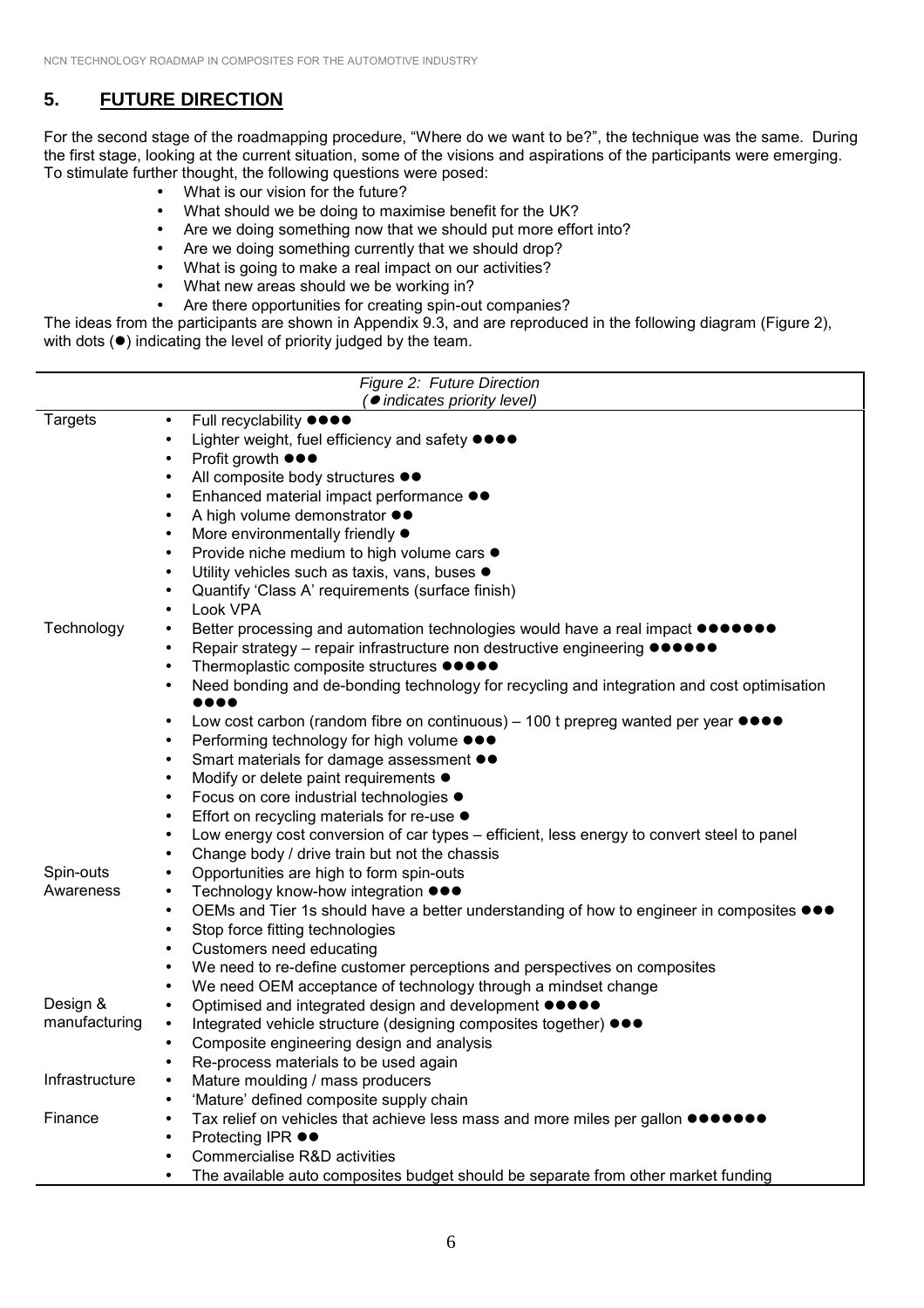The main priorities raised are shown in the following diagram:

| Main priorities for future direction for Composites for the Automotive Industry |                                                                                                                                                                                                                                                                                                                                                                                                                                                                                                                                                 |  |  |
|---------------------------------------------------------------------------------|-------------------------------------------------------------------------------------------------------------------------------------------------------------------------------------------------------------------------------------------------------------------------------------------------------------------------------------------------------------------------------------------------------------------------------------------------------------------------------------------------------------------------------------------------|--|--|
| <b>Targets</b>                                                                  | Full recyclability.<br>$\bullet$<br>Lighter weight, fuel efficiency and improved safety.<br>$\bullet$<br>Profit growth.<br>$\bullet$<br>All composite body structures.<br>٠<br>Enhanced material impact performance.<br>$\bullet$<br>A high volume demonstrator is needed.<br>$\bullet$                                                                                                                                                                                                                                                         |  |  |
| Technology                                                                      | Better processing and automation technologies would have a<br>$\bullet$<br>real impact.<br>Repair strategy should be improved - repair infrastructure non<br>٠<br>destructive engineering.<br>More thermoplastic composite structures.<br>٠<br>Need bonding and de-bonding technology for recycling and<br>$\bullet$<br>integration and cost optimisation.<br>Low cost carbon (random fibre on continuous) - 100 t prepreg<br>$\bullet$<br>wanted per year.<br>Performing technology for high volume.<br>Smart materials for damage assessment. |  |  |
| Awareness                                                                       | Technology 'know-how' integration needed.<br>$\bullet$<br>OEMs and Tier 1s should have a better understanding of how<br>to engineer in composites.                                                                                                                                                                                                                                                                                                                                                                                              |  |  |
| Design and<br>manufacturing                                                     | Optimised and integrated design and development.<br>Integrated vehicle structure (designing composites together).<br>$\bullet$                                                                                                                                                                                                                                                                                                                                                                                                                  |  |  |
| Finance                                                                         | Tax relief on vehicles that achieve less mass and more miles<br>$\bullet$<br>per gallon<br>Protecting IPR better.                                                                                                                                                                                                                                                                                                                                                                                                                               |  |  |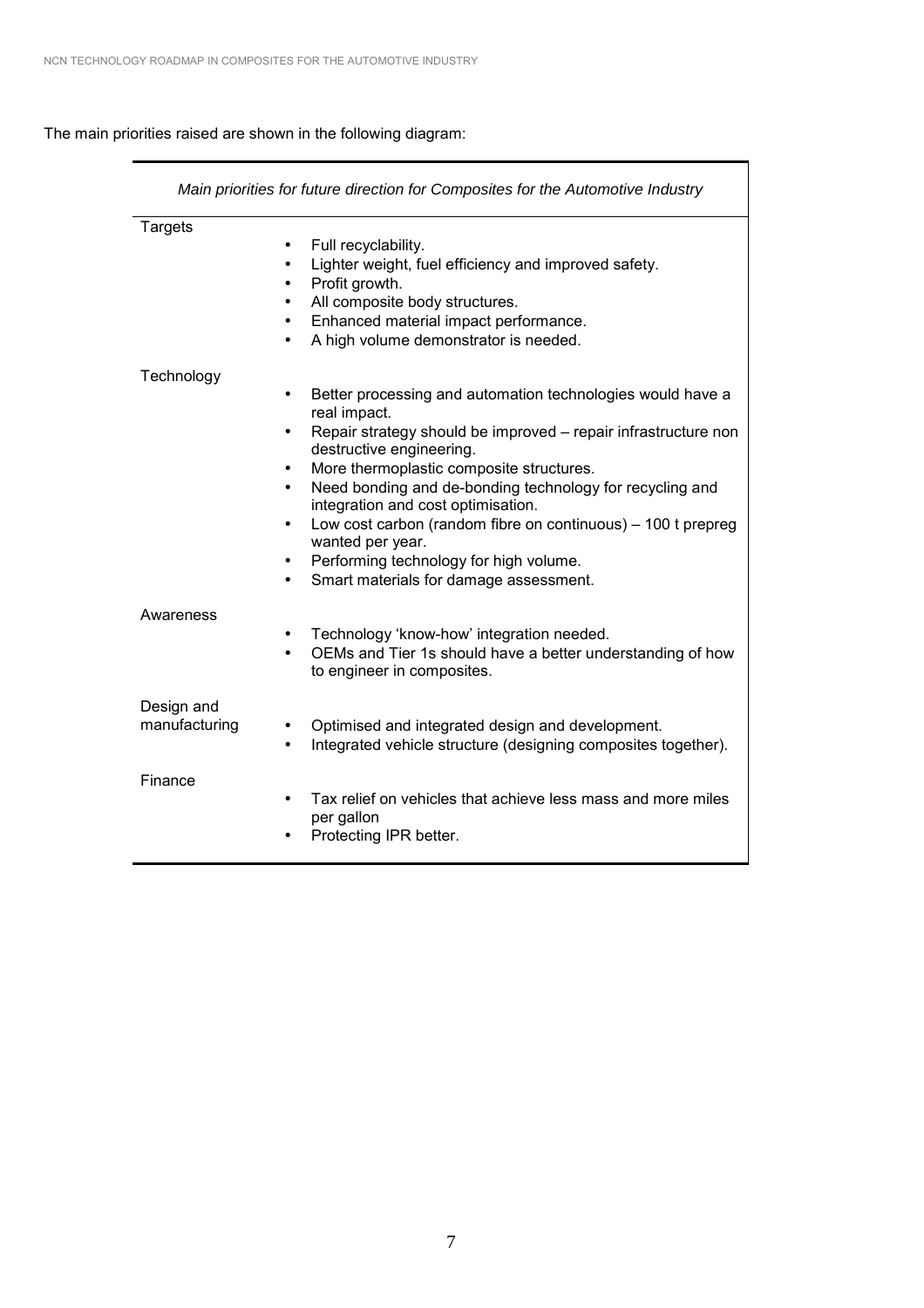

# **6. BARRIERS TO PROGRESS**

Having arrived at a consensus of the future direction for Automotive Composites, the next stage was to determine "What is stopping us getting there?".

Typical questions asked were:

- Do we have the skilled people we need?
- What are the gaps in our technology?
- Is funding likely to be adequate?
- Do we have the necessary infrastructure?
- What is inhibiting manufacture of nanoparticulates?
- Are patents inhibiting progress?

Again the results of using the Post-it brainstorming technique are shown in Appendix 9.3, and the main items are shown in Figure 3.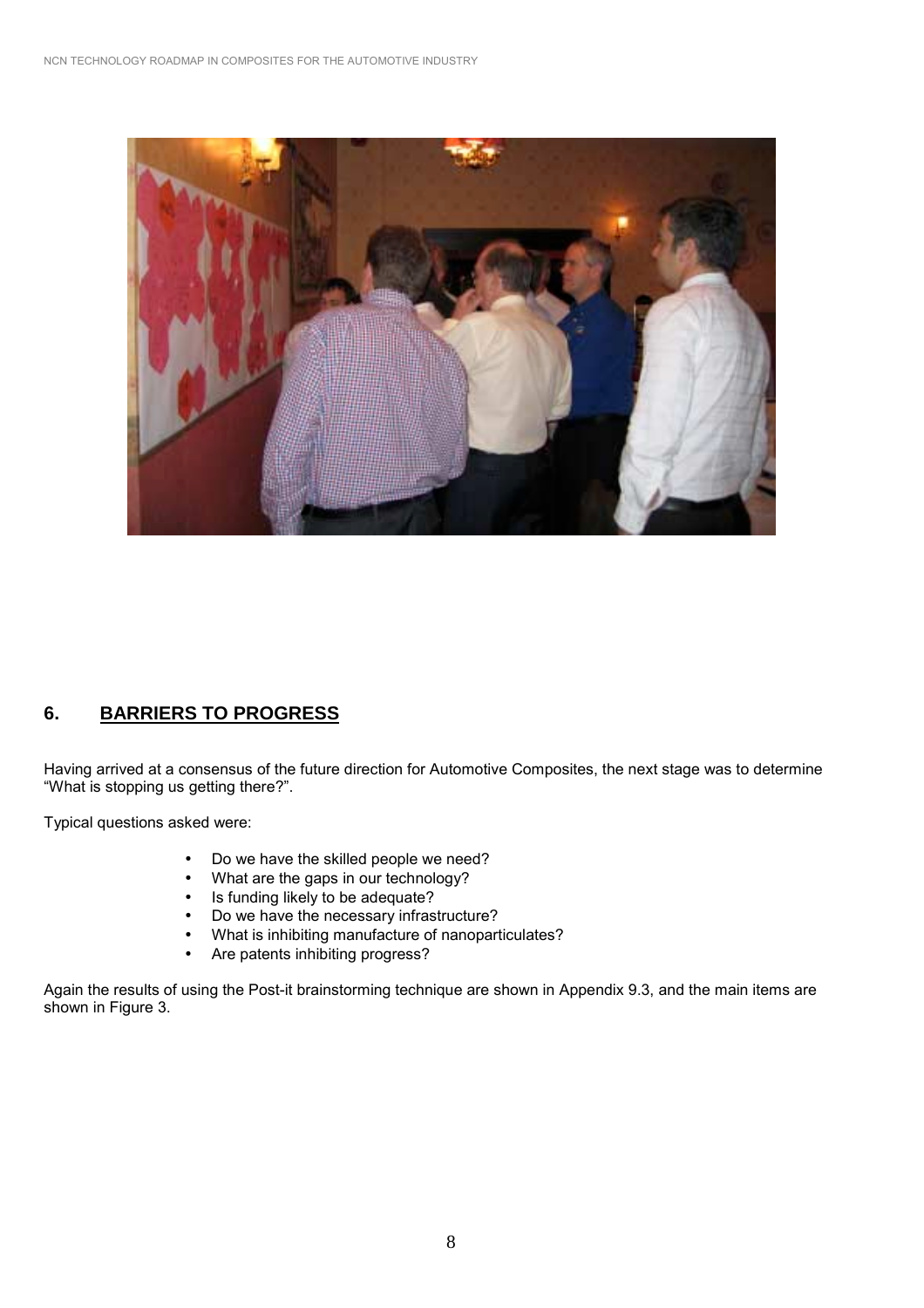| Figure 3: Barriers to progress                                                                  |                                                                                                                                                                                                                   |  |  |  |  |
|-------------------------------------------------------------------------------------------------|-------------------------------------------------------------------------------------------------------------------------------------------------------------------------------------------------------------------|--|--|--|--|
| <b>Skills</b><br>There is still a metal mindset – we should substitute composites for aluminium |                                                                                                                                                                                                                   |  |  |  |  |
|                                                                                                 |                                                                                                                                                                                                                   |  |  |  |  |
|                                                                                                 | $\sim$ We have the skills but they are not in the right place. They need collaborating and                                                                                                                        |  |  |  |  |
|                                                                                                 | coordinating ●●●●                                                                                                                                                                                                 |  |  |  |  |
|                                                                                                 | A better infrastructure is needed – the supply chain is disjointed $\bullet\bullet$                                                                                                                               |  |  |  |  |
|                                                                                                 | There is a skill gap in prototyping but not at graduate level - we need more process<br>$\sim$<br>engineers $\bullet\bullet$                                                                                      |  |  |  |  |
|                                                                                                 | There is also a skill gap in project management (there are plenty of poor managers but                                                                                                                            |  |  |  |  |
|                                                                                                 | there is a lack of engineers) $\bullet\bullet$                                                                                                                                                                    |  |  |  |  |
|                                                                                                 | Processing and automation – materials handling ●                                                                                                                                                                  |  |  |  |  |
|                                                                                                 | For thermoplastics the skill gap is in design and processing $\bullet$                                                                                                                                            |  |  |  |  |
|                                                                                                 | $\sim$ For liquid moulding technologies which is mature there is no skills gap but there is a                                                                                                                     |  |  |  |  |
|                                                                                                 | general lack of understanding of RTM, it is different from part to part ●<br>There is a skill gap in tooling and jigging which causes commercial issues $\bullet$                                                 |  |  |  |  |
|                                                                                                 | For prepreg there is a lack of staff - laminators, trimmers, assembly, design $\bullet$                                                                                                                           |  |  |  |  |
|                                                                                                 | For prepreg, it is still seen as an art and not as a science, especially when a problem                                                                                                                           |  |  |  |  |
|                                                                                                 | occurs ●                                                                                                                                                                                                          |  |  |  |  |
|                                                                                                 | There is a general lack of mechanical engineers                                                                                                                                                                   |  |  |  |  |
|                                                                                                 | Need skill in high speed materials deposition                                                                                                                                                                     |  |  |  |  |
|                                                                                                 | Materials handling (robotics) and deposition                                                                                                                                                                      |  |  |  |  |
|                                                                                                 | A technology gap is the lack of information in Tier 1s since all the knowledge seems to<br>be in specialist composite companies                                                                                   |  |  |  |  |
| Technology                                                                                      | R&D is repeated with each project - there is no hub $\bullet \bullet \bullet \bullet \bullet \bullet \bullet \bullet \bullet$                                                                                     |  |  |  |  |
|                                                                                                 | Better recycling technology required ●●●●●                                                                                                                                                                        |  |  |  |  |
|                                                                                                 | There is a lack of competence in computer aided engineering, in 'crash', durability, and                                                                                                                          |  |  |  |  |
|                                                                                                 | cost models $\bullet\bullet\bullet\bullet\bullet$                                                                                                                                                                 |  |  |  |  |
|                                                                                                 | There is a gap in the integration of metals, thermosets, thermoplastics and other hybrids                                                                                                                         |  |  |  |  |
|                                                                                                 | Need funding for understanding durability and performance, with information on bonds                                                                                                                              |  |  |  |  |
|                                                                                                 |                                                                                                                                                                                                                   |  |  |  |  |
|                                                                                                 | Process plants present a gap – there is still a requirement home build in-house ●●                                                                                                                                |  |  |  |  |
|                                                                                                 | Gap is NDE for adhesive - glue or no glue                                                                                                                                                                         |  |  |  |  |
| Awareness                                                                                       | Lack of political awareness of total commercial issue $\bullet\bullet\bullet$                                                                                                                                     |  |  |  |  |
|                                                                                                 | Well reasoned political lobbying is needed $\bullet\bullet$                                                                                                                                                       |  |  |  |  |
| Funding and finance                                                                             | $\sim$ Funding is inadequate; more is needed for small businesses – there is a lack of<br>dissemination and a lack of university funding $\bullet\bullet\bullet\bullet\bullet\bullet\bullet\bullet\bullet\bullet$ |  |  |  |  |
|                                                                                                 | Large, amalgamated, cross-sector projects dilute the automotive focus $\bullet \bullet \bullet \bullet$                                                                                                           |  |  |  |  |
|                                                                                                 | There is a strong knowledge base in universities and industry but the universities are                                                                                                                            |  |  |  |  |
|                                                                                                 | not supporting industry $\bullet\bullet\bullet$                                                                                                                                                                   |  |  |  |  |
|                                                                                                 | Academic interaction with composites industry is poor - knowledge is brought in from                                                                                                                              |  |  |  |  |
|                                                                                                 | Germany $\bullet\bullet$                                                                                                                                                                                          |  |  |  |  |
|                                                                                                 | We should license technology transfer $\bullet$                                                                                                                                                                   |  |  |  |  |
| Infrastructure                                                                                  | $\sim$ Fibre supply commitments $\bullet$                                                                                                                                                                         |  |  |  |  |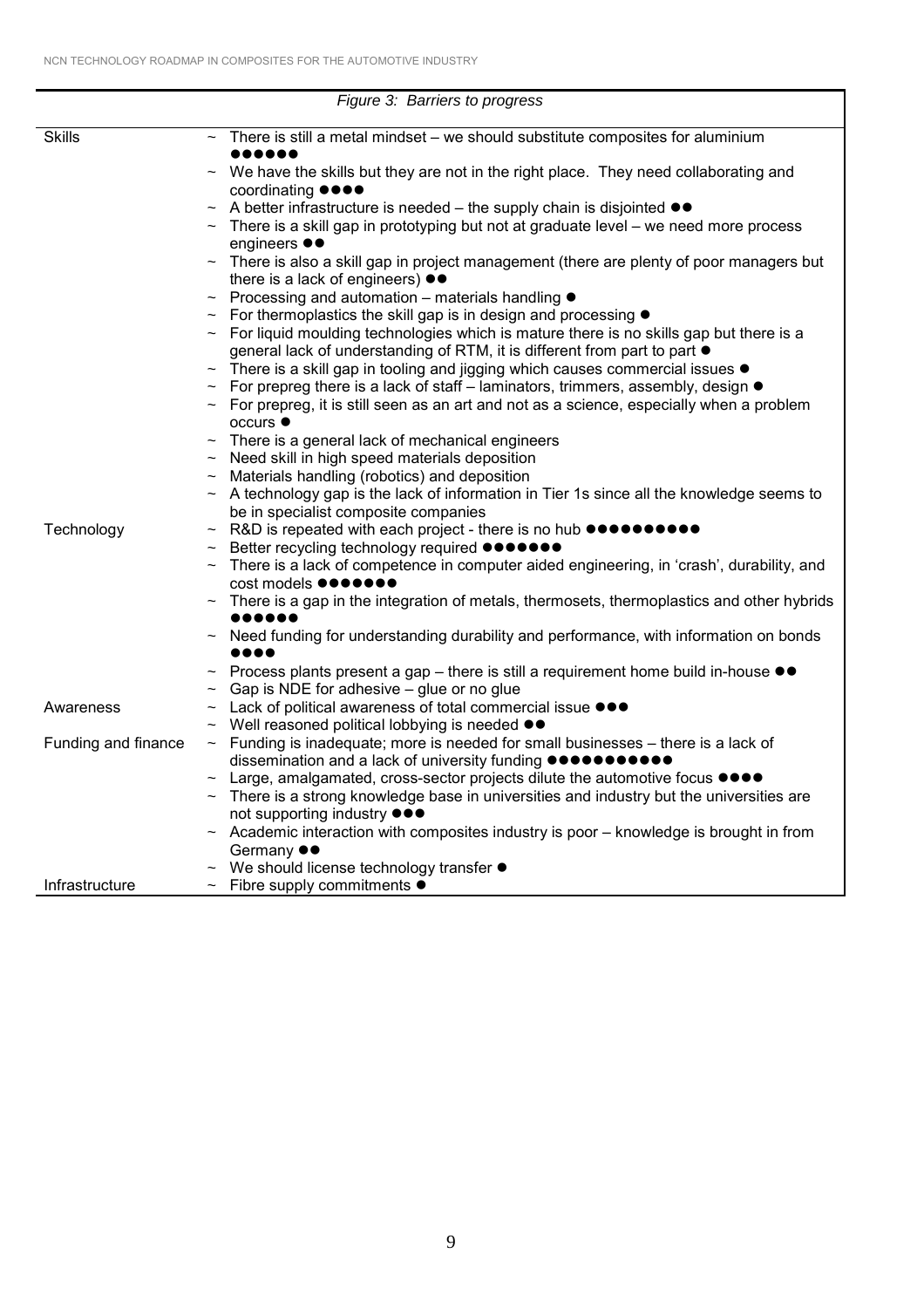## The following table summarises the priority items that need to be overcome:

|                        | Main barriers in Composites for the Automotive Industry                                                                                                                                                                                                                                                                                                                                                                                                                                                                                                                                         |  |  |
|------------------------|-------------------------------------------------------------------------------------------------------------------------------------------------------------------------------------------------------------------------------------------------------------------------------------------------------------------------------------------------------------------------------------------------------------------------------------------------------------------------------------------------------------------------------------------------------------------------------------------------|--|--|
| <b>Skills</b>          | There is still a metal mindset - we should substitute<br>$\bullet$<br>composites for aluminium.<br>We have the skills but they are not in the right place. They<br>$\bullet$<br>need coordinating and more collaboration would be a benefit.<br>A better infrastructure is needed - the supply chain is<br>$\bullet$<br>disjointed.<br>There is a skill gap in prototyping but not at graduate level -<br>$\bullet$<br>we need more process engineers.<br>There is also a skill gap in project management (there are<br>$\bullet$<br>plenty of poor managers but there is a lack of engineers). |  |  |
| Technology             | R&D is repeated with each project - there is no hub.<br>$\bullet$<br>Better recycling technology is required.<br>$\bullet$<br>There is a lack of competence in computer aided engineering,<br>$\bullet$<br>in 'crash', durability, and cost models.<br>There is a gap in the integration of metals, thermosets,<br>$\bullet$<br>thermoplastics and other hybrids.<br>Funding is needed to understand durability and performance,<br>$\bullet$<br>with information on bonds.<br>Process plants present a gap - there is still a requirement<br>$\bullet$<br>home build in-house.                 |  |  |
| Awareness              | There is a lack of political awareness of total commercial<br>٠<br>issue - we need well reasoned political lobbying.                                                                                                                                                                                                                                                                                                                                                                                                                                                                            |  |  |
| Funding and<br>finance | Funding is inadequate; more is needed for small businesses -<br>$\bullet$<br>there is a lack of dissemination and a lack of university<br>funding.<br>Large, amalgamated, cross-sector projects dilute the<br>$\bullet$<br>automotive focus.<br>There is a strong knowledge base in universities and industry<br>$\bullet$<br>but the universities are not supporting industry.                                                                                                                                                                                                                 |  |  |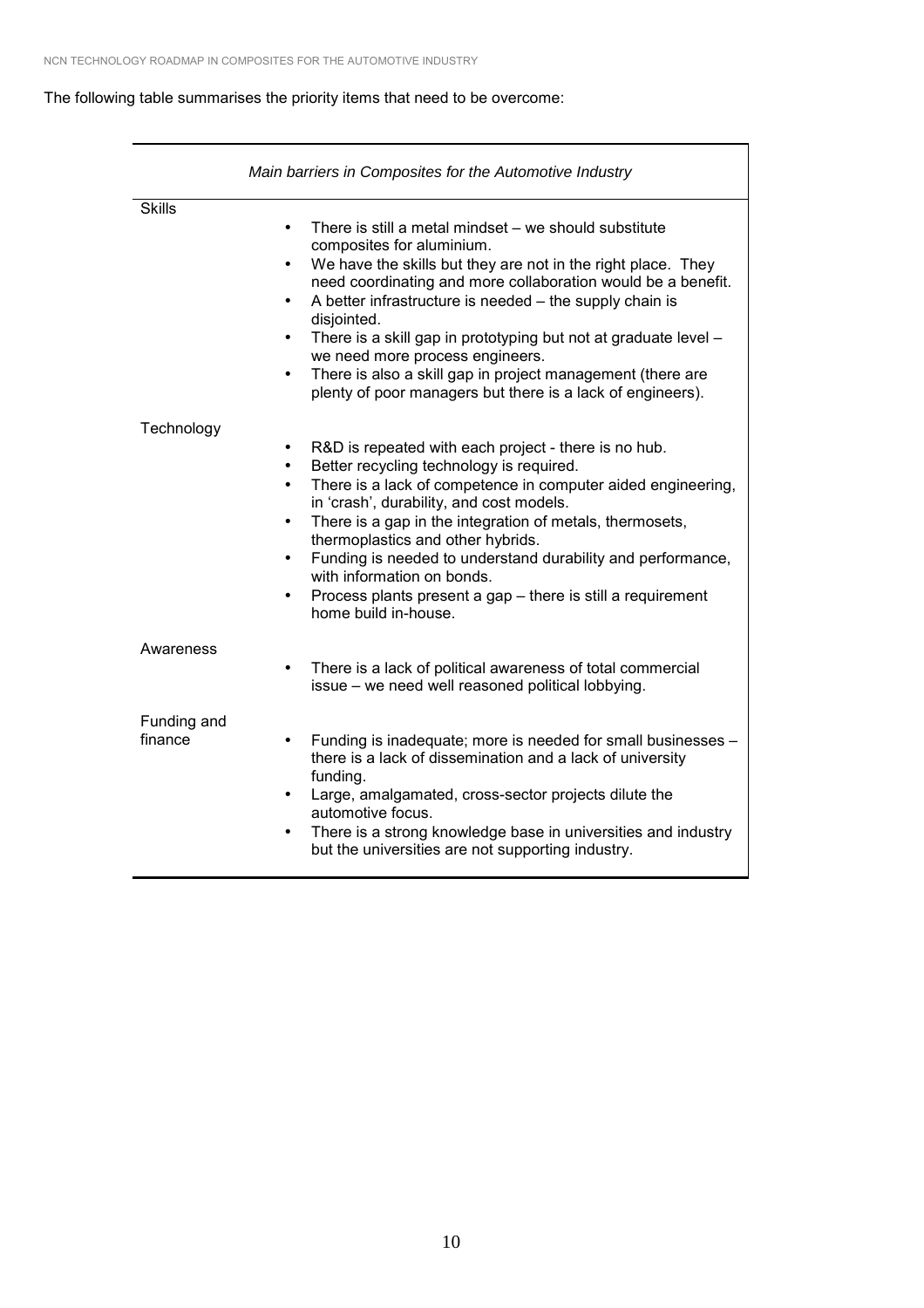# **7. POTENTIAL SOLUTIONS**

The fourth step in the roadmapping procedure is to determine "What needs to be done to overcome the barriers". Generally at this stage the priority items are becoming obvious, and in this case most of the items are short term issues that need action:

| Overcoming the barriers to progress for Composites in the Automotive Industry |                                                                                                                                                                                                                                                                                                                                                                                                                                                                                     |  |  |
|-------------------------------------------------------------------------------|-------------------------------------------------------------------------------------------------------------------------------------------------------------------------------------------------------------------------------------------------------------------------------------------------------------------------------------------------------------------------------------------------------------------------------------------------------------------------------------|--|--|
| Funding and finance                                                           |                                                                                                                                                                                                                                                                                                                                                                                                                                                                                     |  |  |
|                                                                               | We need cost modelling including tooling.<br>٠<br>Need forward view on raw material prices.<br>$\bullet$<br>Accountants should have a longer pay back target than 18 months.<br>$\bullet$<br>Tax incentives should be agreed with Government.<br>٠<br>There is a commercial incentive to arrange the supply chain sensibly.<br>$\bullet$<br>Need a dedicated DTI call for work in material characterisation.<br>$\bullet$                                                           |  |  |
| Awareness                                                                     |                                                                                                                                                                                                                                                                                                                                                                                                                                                                                     |  |  |
|                                                                               | Need a live, multi-material design database.<br>$\bullet$<br>Mixed National Composites Network messages should be clarified (need to promote<br>$\bullet$<br>SME <sub>s</sub> ).<br>Need a who's who database.<br>Need to work with other industries (turn 'key technology transfer).<br>$\bullet$<br>We should have a strong composite voice.<br>$\bullet$<br>UK plc political organisation to coordinate technology.<br>$\bullet$<br>Promote good activities better.<br>$\bullet$ |  |  |
| Technology                                                                    | Centre of excellence – universities should promote themselves better.<br>$\bullet$<br>Fibre resins matrix (carbon fibres, flax, carbon nanotubes).<br>$\bullet$                                                                                                                                                                                                                                                                                                                     |  |  |
| Demonstrator                                                                  | More funding for high speed, high volume processing.<br>$\bullet$<br>Funding needed for bonding; crash prediction; durability; recycling; repair.<br>$\bullet$<br>Demonstrate the high volume application of low cost structural composites.<br>$\bullet$<br>Government funding should address:<br>$\bullet$<br>Preforming straight to laminate<br>$\bullet$<br>Resin infrastructuring<br>$\bullet$<br>Reduced cycle time                                                           |  |  |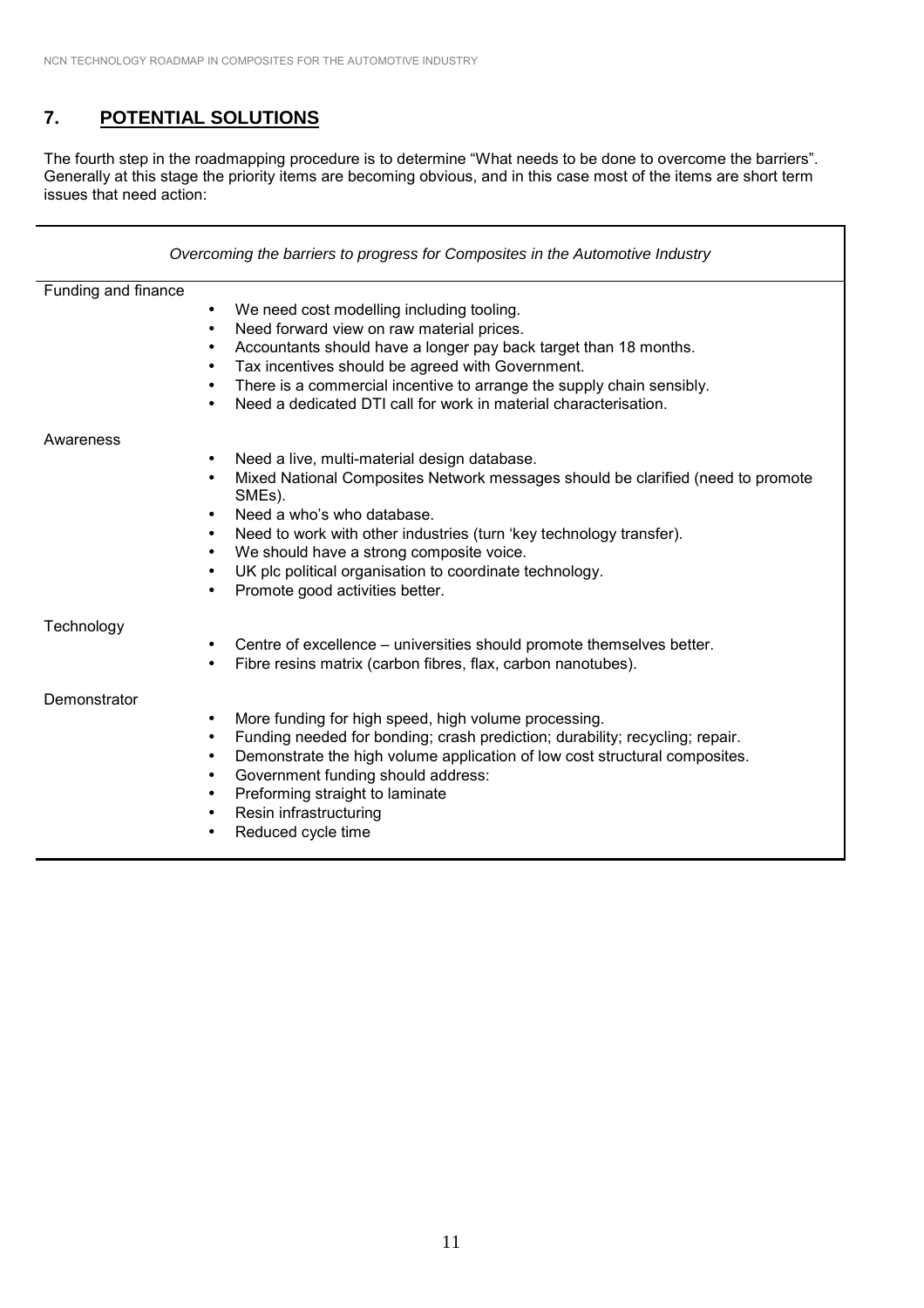# **8. ACTIONS / RECOMMENDATIONS**

The following actions and recommendations were forthcoming from the Roadmap on Composites for the Automotive Industry, and are listed under specific headings:

## **Technology:**

- Although the UK has strengths in innovation and R&D, attention needs to be given to avoid repetition of R&D for each project.
- The UK is strong in the use of composites in niche areas of the automotive, aerospace and marine industries, and all would benefit from more interaction.
- Thermoplastic composite structures have the potential to replace metal parts but more attention is needed to better processing and automation. There is also a gap in the integration of metals, thermosets, thermoplastics and other hybrids.
- Close attention needs to be given to the repair infrastructure, and the use of smart materials for damage assessment and correction.
- Recycling issues for composites need to be addressed, with issues such as identification, bonding and debonding, and re-use needing development work.

### **Skills:**

- Need for improved competence in computer aided engineering, in 'crash', durability, and cost models.
- Many of the skills are there, but they are not in the right place. There needs to be better coordination and improved collaboration, especially with universities.
- There is a skill gap in prototyping but not at graduate level.
- A better infrastructure is needed  $-$  the supply chain is disjointed.
- Project management is poor, and there is a lack of process, design and mechanical engineers.
- There is a skill gap in tooling and jigging.

## **Finances and Funding:**

- Funding is inadequate; more is needed for small businesses there is a lack of dissemination and a lack of university funding.
- There is a strong knowledge base in universities and industry but the universities are not supporting industry.
- There is a commercial incentive to arrange the supply chain sensibly.
- For this sector paybacks of 18 months are un-realistic.
- Tax incentives should be agreed with Government following trends to less weight and better fuel economy.
- More emphasis should be given to commercialising R&D activities with IPR protection.
- A dedicated DTI call for work in material characterisation should be a priority.
	- Government funding should address:
		- **.** Durability and performance
			- High speed, high volume processing with a large demonstrator facility
		- ! Crash prediction and repair
		- Recycling
		- ! Processing issues such as preforming straight to laminate, resin infrastructuring, and reduced cycle times.

#### **Awareness:**

- The composites community needs a strong voice (NCN)
- OEMs and Tier 1s should have a better understanding of how to engineer in composites; and there is a need to re-define customer perceptions and perspectives on composites.
- The lack of political awareness of total commercial issue needs correcting with well reasoned political lobbying.
- The NCN should provide a multi-material design database, and a 'who's who' for the sector.
- Successes need to be promoted better.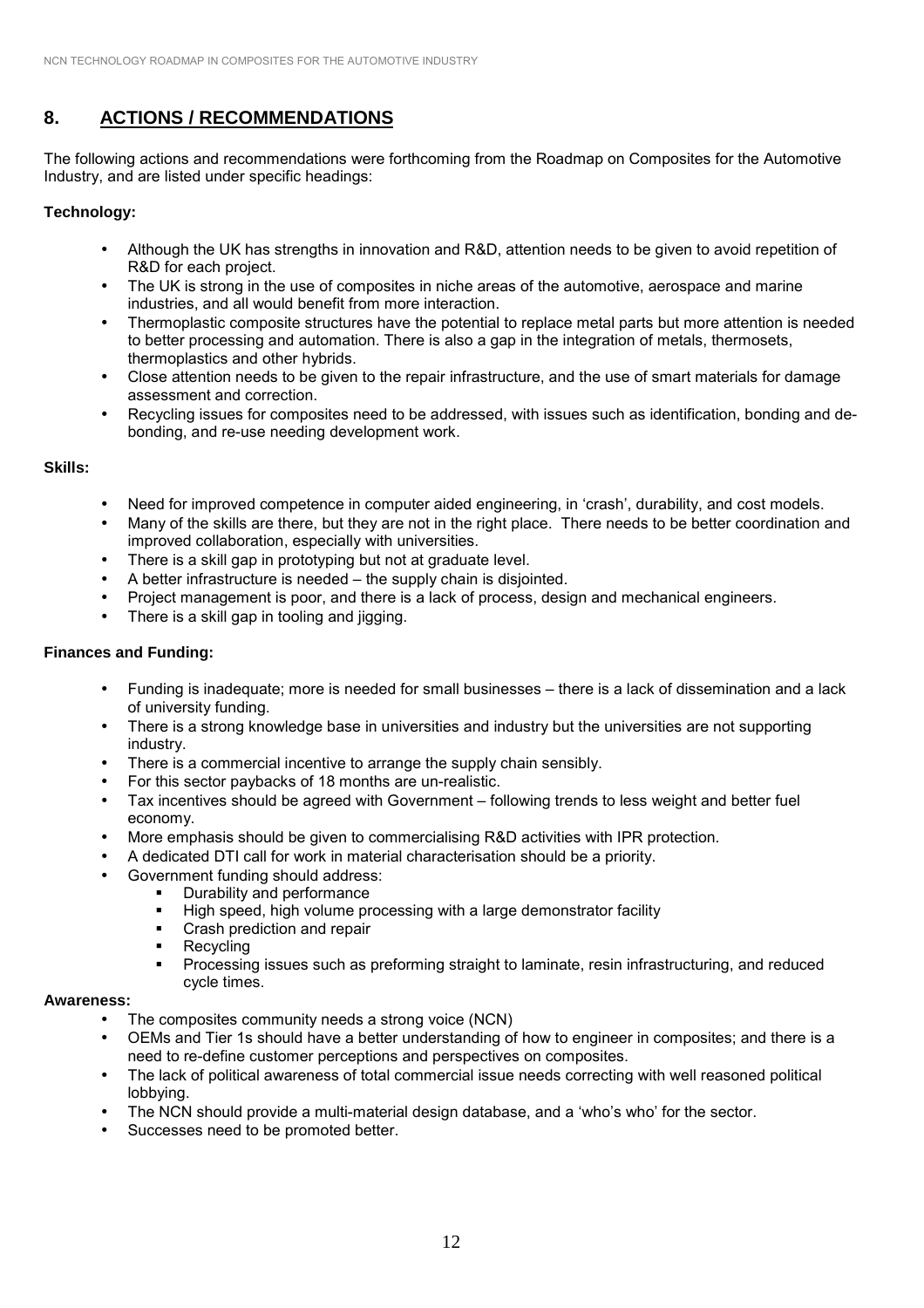# **9. APPENDICES**

### **9.1 Methodology**

#### **What is Roadmapping?**

Based on a Foresight model, roadmapping is a high-level planning tool to help both project management and strategic planning in any technically-based establishment, whether in academia or industry.

Motorola first coined the word roadmapping in the seventies, but only recently has it been widely adopted by both individual companies and industry sectors as an essential part of their future growth. Figure (i) summarises the types of roadmaps that have already been produced. They can be for industries such as "glass" and "petroleum", or for specific technologies such as nanomaterials, biocatalysis, etc. Some roadmaps have been produced just for single product areas.



#### **How are the Roadmaps produced?**

The process gathers together groups of commercial as well as technical experts, and takes them through the four stages that are shown in Figure (ii). The participants need to have sufficient information about the markets and the business to say where the topic under consideration is at the present time. The first step is to agree what the present situation is, and then to move on to provide a vision of where they see things going in the future - where they want to be during the next 20 years.

The third stage is to determine what the barriers to achieving the objectives and goals are. Finally decisions and proposals need to be made to enable the barriers to be overcome. These are arranged over a timescale, with shortterm (0 to 3 years), medium-term (3 to 10 years), and long-term (> 10 years) goals.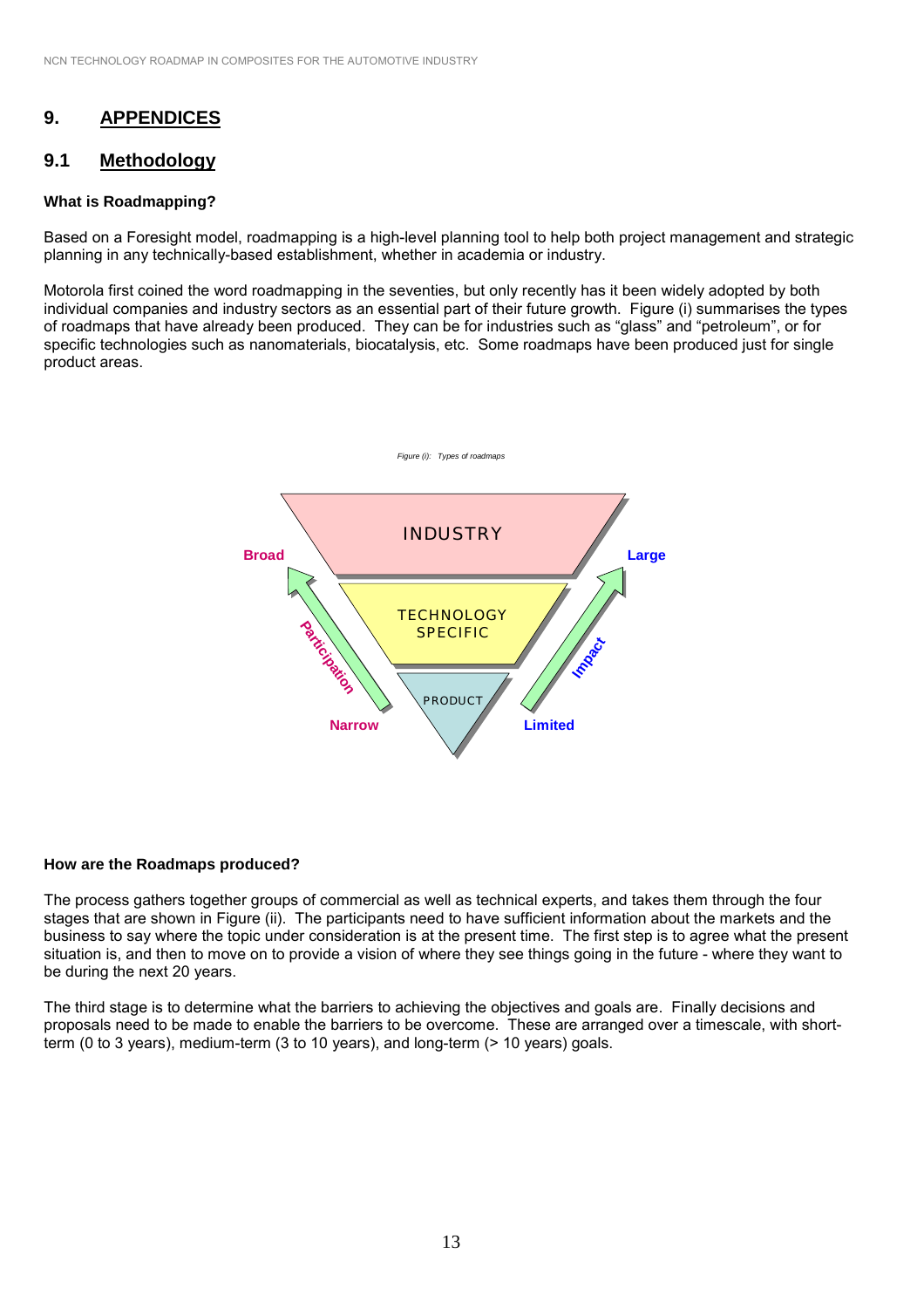

Hexagon shaped Post-its (colour coded for each stage) are used to gather the participants' thoughts for each step. These are then grouped into topics, and a typical example is shown in Figure (iii). When a consensus is reached regarding the conclusions, "dot" stickers are added to indicate the main priority items.



Such roadmaps provide a collective opinion about the future strategy, with agreed objectives.

As soon as the roadmap has been completed, it can be sent out to other interested parties for their additions and comments.

Roadmaps are "live" documents and should be updated on a regular basis.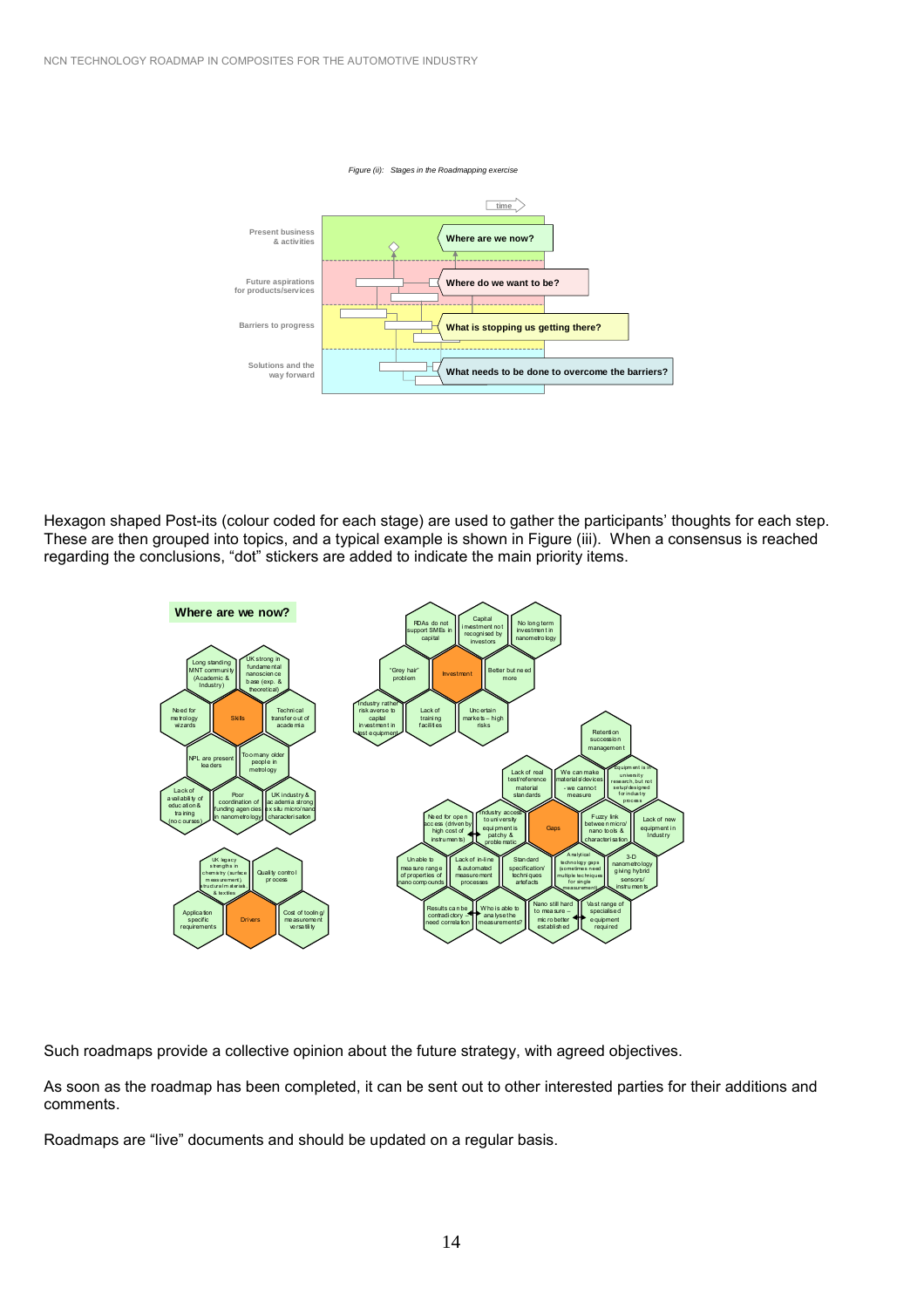## **9.2 Summary of visionary publications in this field**

## **BACKGROUND TO ROADMAPPING IN THE FIELD OF COMPOSITES IN THE AUTOMOTIVE INDUSTRY**

**\_\_\_\_\_\_\_\_\_\_\_\_\_\_\_\_\_\_\_\_\_\_\_\_\_\_\_\_\_\_\_\_\_\_\_\_\_\_\_\_\_\_\_\_\_\_\_\_\_\_\_\_\_\_\_\_\_\_\_\_\_\_\_\_\_\_\_\_\_\_\_\_\_\_\_\_**

In connection with the National Composites Network's activities to roadmap composites for the automotive sector, there are a number of roadmaps and strategy documents relating to composites, the automotive industry and the recycling of plastics. The following summaries highlight the main issues relating to composites in the automotive industry. They are arranged in the order they were published within the following sections, with emphasis on the use of polymer based materials:

- Composites
- **Automotive**
- Recycling.

Figures (http://europa.eu.int/comm/environment/waste/pdf/epec\_report\_05.pdf) from 2004 indicate the main users of plastics by industry sector throughout Europe. The automotive industry accounts for only 8% of the total.

#### **COMPOSITES**

#### *Technology Roadmap for Low Energy Polymer Processing By RAPRA*

In December 2003, Faraday Plastics, one of the Faraday Partnerships, produced a roadmap on low energy polymer processing (http://www.faraday-plastics.com/techroadmap.htm). Nanotechnology was not mentioned specifically.

Areas for research and development were identified and the main ones are listed below:

- Increased understanding of the energy balance in polymer processing
- Computer modelling of polymer processing
- Robust in-line melt temperature measurement
- Robust in-line energy measurement
- Supercritical fluid processing
- Single step processing
- Weight minimisation through micro-cellular foaming
- Fluid assisted processing.

Most of the above topics are now receiving attention, but a further 4 areas were identified as being worthy of R&D:

- Mixing technologies
- Process design for energy minimisation
- Intelligent processing additives
- In-line screw wear monitoring.

This particular roadmap resulted in over £3 million funding being obtained from the EU to progress certain aspects of the findings.

#### *Thermoplastic Composites In Europe to 2025 by Coronet*

Coronet, a European Research Infrastructures Network, produced in April 2004 a Foresight study into future research needs for thermoplastic composites (http://www.coronet.eu.com/DesktopDefault.aspx?tabindex=98&tabid=182).

A STEEP analysis identified Cost-effective Manufacturing as an important issue, with increases in productivity, lower part costs, reduced parts count, hybrids and advances in competing materials all falling into this category.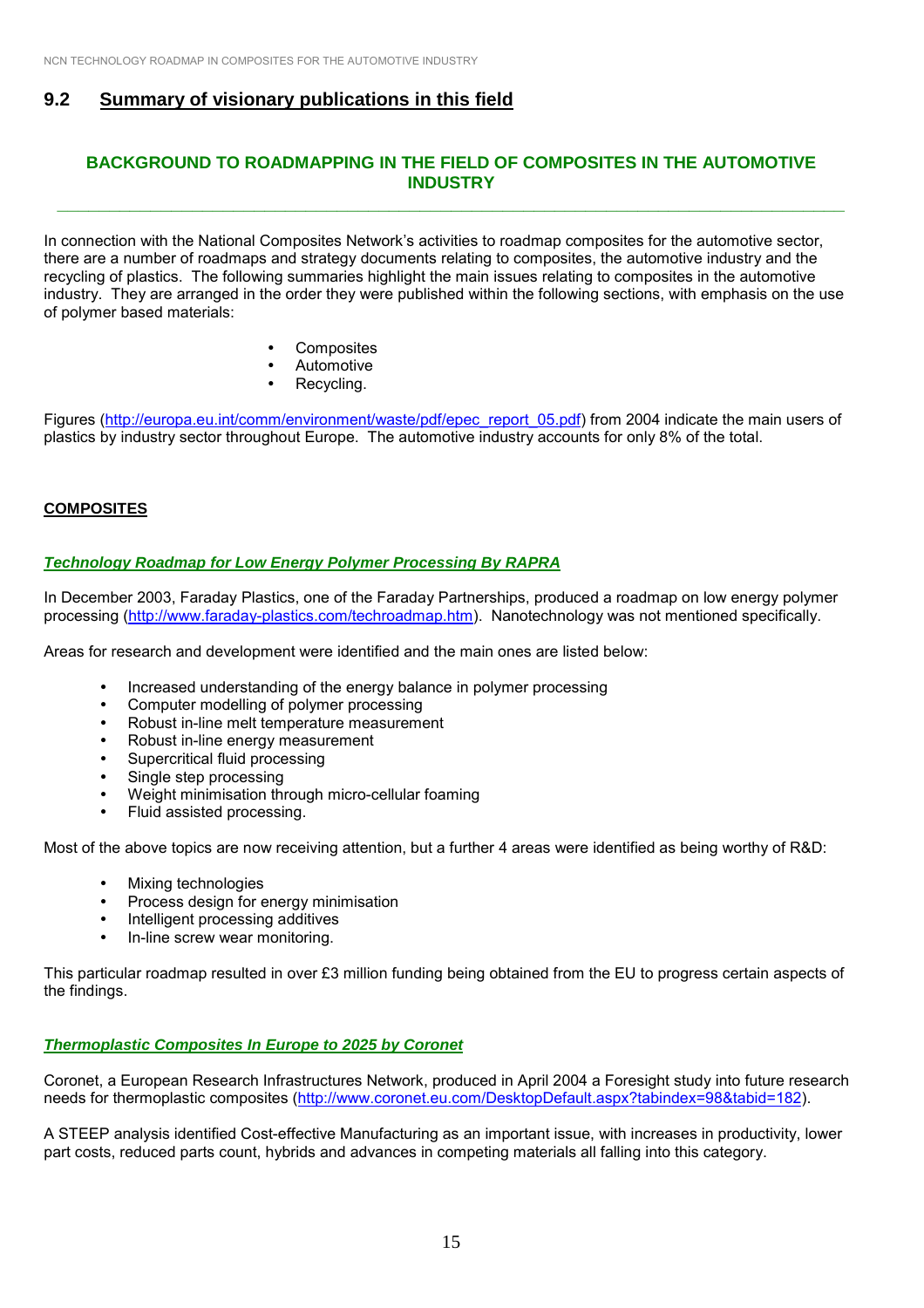A trends analysis highlighted a number of key areas of research that will be needed to meet the expected trends in materials, processes and applications. In materials, these were:

- Natural fibre composites, including wood fibres
- Polymeric fibres such as PET, PP and PE
- Nano-reinforced fibres
- Self-reinforced polymers
- Reactive thermoplastics
- New commodity materials (e.g. PA, ABS, PBT, PET, and TPU)
- High performance materials (e.g. fluoropolymers, LCPs and PEKK)
- **Bio-derived matrices**
- Thermoplastic nanocomposites.

Modelling techniques and long-term performance characterisation of these materials is also needed. For processing technologies, the following were regarded as important research needs:

- Thermoplastic RTM
- New LFT injection processes
- Hybrid moulding processes (e.g. thermohydroforming) and structures
- Press and stamping processing routes
- Thermoplastic pultrusion and extrusion
- Diaphragm forming
- **Filament winding**
- Fibre placement and automated tape-laying.

Future needs in nanotechnology were identified below:

| <b>Materials</b>         | Research                                                                             | Infrastructure                                                      |
|--------------------------|--------------------------------------------------------------------------------------|---------------------------------------------------------------------|
| Self-reinforced polymers | Nano-reinforcement                                                                   | Fibre spinning, continuous lamination lines,<br>twin screw extruder |
| Nano-reinforced fibres   | Self-reinforced polymers or other<br>matrices, improved stiffness and<br>temperature | Twin screw extruders, fibre-spinning                                |
| Nanocomposites           | Enhanced fire properties; use with /<br>without fibres, RTM with carbon<br>nanotubes | Twin screw extruders, analytical equipment                          |
| Fire-testing             | Fire retardance of nano-clays                                                        | Twin screw extruders, fire testing rigs                             |

#### *Towards Commercialisation of Nanocomposites And Hybrids, Faraday Plastics and Hybridnet*

This roadmap (May 2004) focused on nanocomposites (http://www.faraday-plastics.com/techroadmap.htm). Processing was the first main point raised by the roadmap, stating that there is a lack of understanding of how polymers filled with nanoparticles or nano-clays behave under processing conditions.

The report identified a real need to establish the processing behaviour for a range of nanocomposite materials especially when processed on traditional polymer processing equipment. Reproducibility is needed, and processing capabilities for nanocomposites should run parallel to product development and the development of reliable Quality Control techniques.

The full list of research needs for processing nanocomposites was:

- Development of processing technologies that will give reproducible products
- Develop in-line monitoring and control technologies
- Uniformity of exfoliation, dispersion and distribution on the nanoscale must be achievable
- Increased processing knowledge is required e.g. what factors affect material integrity, and how can these be controlled?
- Parallel manufacturing developments such as micromoulding need to be developed in-line with developments in nanocomposites technologies
- Presently there is a lack of knowledge of the processing characterisation of materials and how machinery design can be optimised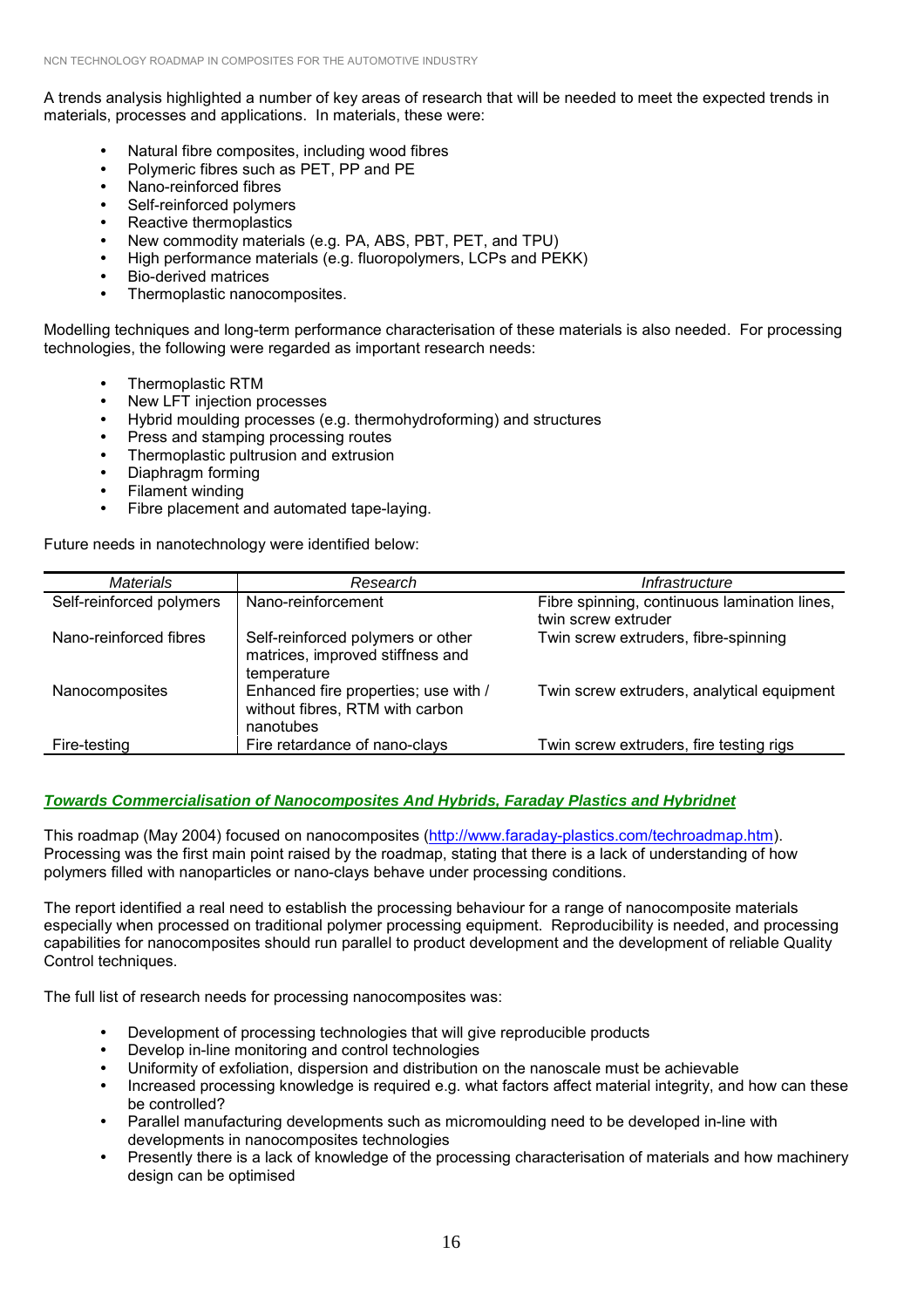- Techniques must be developed that allow processing on traditional machinery
- Process induced structuring of nanomaterials must be more fully understood
- Processing technologies must be developed that are cost effective
- Quality control methods need to be developed.

#### *Chemical Industry R&D Roadmap for Nanomaterials by Design*

In the United States, the Chemical Industry Vision2020 Technology Partnership, in December 2003, produced their roadmap on nanomaterials. The 93 page report was called *Chemical Industry R&D Roadmap for Nanomaterials by Design: Fundamentals to Function*. It is well worth viewing at www.chemicalvision2020.org/pdfs/nano\_roadmap.pdf.

It is very comprehensive; having taken a large number of people a great deal of time and effort to prepare. The emphasis is on getting nanotechnology based products to market as rapidly as possible.

The report begins by saying that Nanomaterials by Design will require concurrent development of:

- Nanoscale fundamentals and synthesis
- Methods of manufacturing
- Multi-probe measurement tools for the nanoscale
- Reliable models relating nanostructures to properties

Additional supporting activities must address:

- Environmental impacts
- Safety and health
- **Standards**
- Technology transfer
- **Infrastructure**
- **Education**

Manufacturing and processing are seen as being particularly important to the US community achieving its objectives in nanotechnology. The following diagram summarises the essential elements of the research pathway to Nanomaterials by Design.

Under Manufacturing and Processing, the following priority issues are highlighted, with timeframes and relative expenditure:

| Priority | Task                                                                  | Timeframe | Investment |
|----------|-----------------------------------------------------------------------|-----------|------------|
| Top      | Unit operations and robust scale-up and scale-down methods            | 5 years   | \$\$\$\$   |
| Top      | Manufacturing techniques for hierarchical assembly                    | 20 years  | \$\$\$\$   |
| Top      | Dispersion and surface modification processes that retain             | 5 years   | \$\$       |
|          | functionality                                                         |           |            |
| High     | Process monitoring and controls for consistency                       | 20 years  | \$\$\$     |
| High     | Integrate engineered materials into devices while retaining nanoscale | 20 years  | \$\$\$     |
|          | properties                                                            |           |            |
| Medium   | Impurity removal from raw material precursors                         | 5 years   | \$         |

#### *IMPACT OF NANOTECHNOLOGY*

*Nanotechnology will have a considerable effect on the automotive industry, enabling lighter weight materials and additional properties leading to new products.*

*The diagram shows the possibilities, and in fact some of these are already being used in some cars. With 20% weight saving over conventional parts, the Toyota Camry's air intake cover and the Mitsubishi GDI models engine cover both has a nylon/nanocomposite material rather than a metal part. This makes use of the heat deflection properties of nanocomposite materials.*

*The Chevrolet Impala uses 245 tonnes per annum of montmorillonite/polypropylene nanocomposite for its side body mouldings.*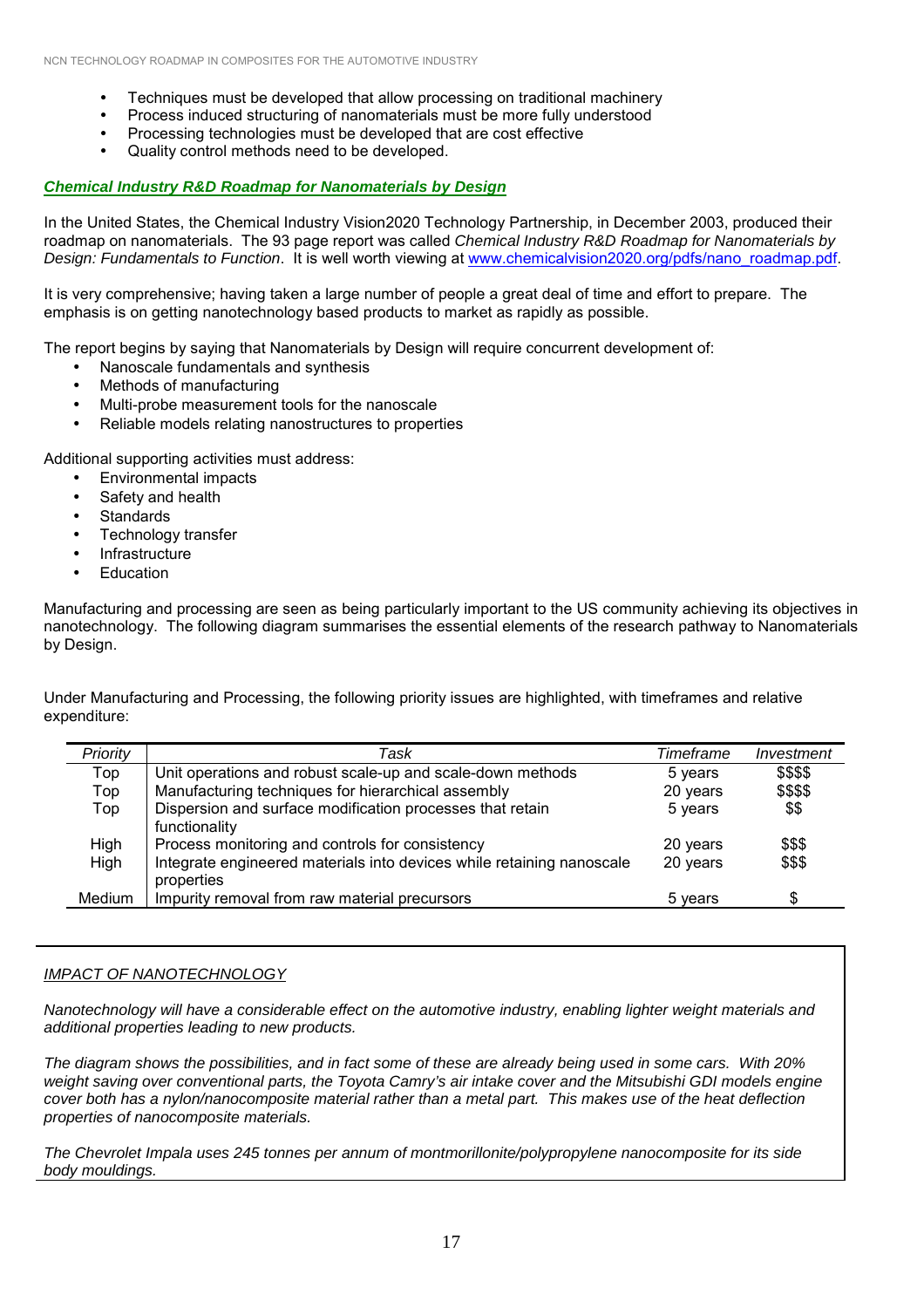*The final lacquer on a number of Mercedes models is silica nanoparticle based and provides a durable anti-scratch surface. Other coatings developments in the field of nanotechnology are for textiles, where easy-clean coatings are now being used on Hugo Boss suits.*

*Carbon nanotubes promise composites with 50-100 times the strength of steel and one sixth the weight!*

## **AUTOMOTIVE**

#### *Plastics in Automotive Markets – Vision and Technology Roadmap*

The American Plastics Council has carried out a roadmap on the future of plastics in the automotive industry which (www.plastics-car.com/roadmap/haveflash.htm). The web summary is set out as follows:

#### 1. UNPRECIDENTED CHALLENGES

Today automakers are faced with formidable challenges:

- Consumers expect cars to perform better, have more features, and cost less
- $\bullet$  Existing architectures are reaching their practical limit
- Globalisation and rapid manufacturing techniques are driving the industry to rapidly move innovative vehicles to market
- Design and assembly times must be compressed, and tooling and fabrication costs minimised
- Expectations for a clean environment and sustainable products are pushing automakers to be more responsible in the use of energy and materials

Automakers and designers have already embraced the versatility of plastics in such demanding applications as body parts, intake manifolds, safety devices, fuel systems and tanks, bumpers, structural applications and high performance racing cars.

While polymer use has increased dramatically, it has only just begun to use them to their full potential. The continuous drive to improve the bottom line will create even more opportunities for plastics in automotive applications.

#### 2. A VISION FOR THE FUTURE OF AUTOMOBILES

The vision is that by 2020 the automotive industry will have established plastics as a material of choice in the design of all major automotive components and systems. To realise the vision, plastics producers and automakers will work to maximise the value of polymers throughout the supply chain and over the entire life cycle of the vehicle.

- Plastics will be the preferred material for enhancing component and system value
- Designing with plastics and composites will positively impact vehicle cost, environmental performance, and customer preferences
- Plastics will be the principal tool to produce safer, more affordable, stylish, durable, energyefficient, and low emission vehicles in every market segment
- Rapid, cost-effective processing systems will provide automakers with the flexibility to respond to dynamic markets
- Polymer-based architectures will give automakers the freedom to create innovative vehicles that increase the value throughout the supply chain and for the driving public.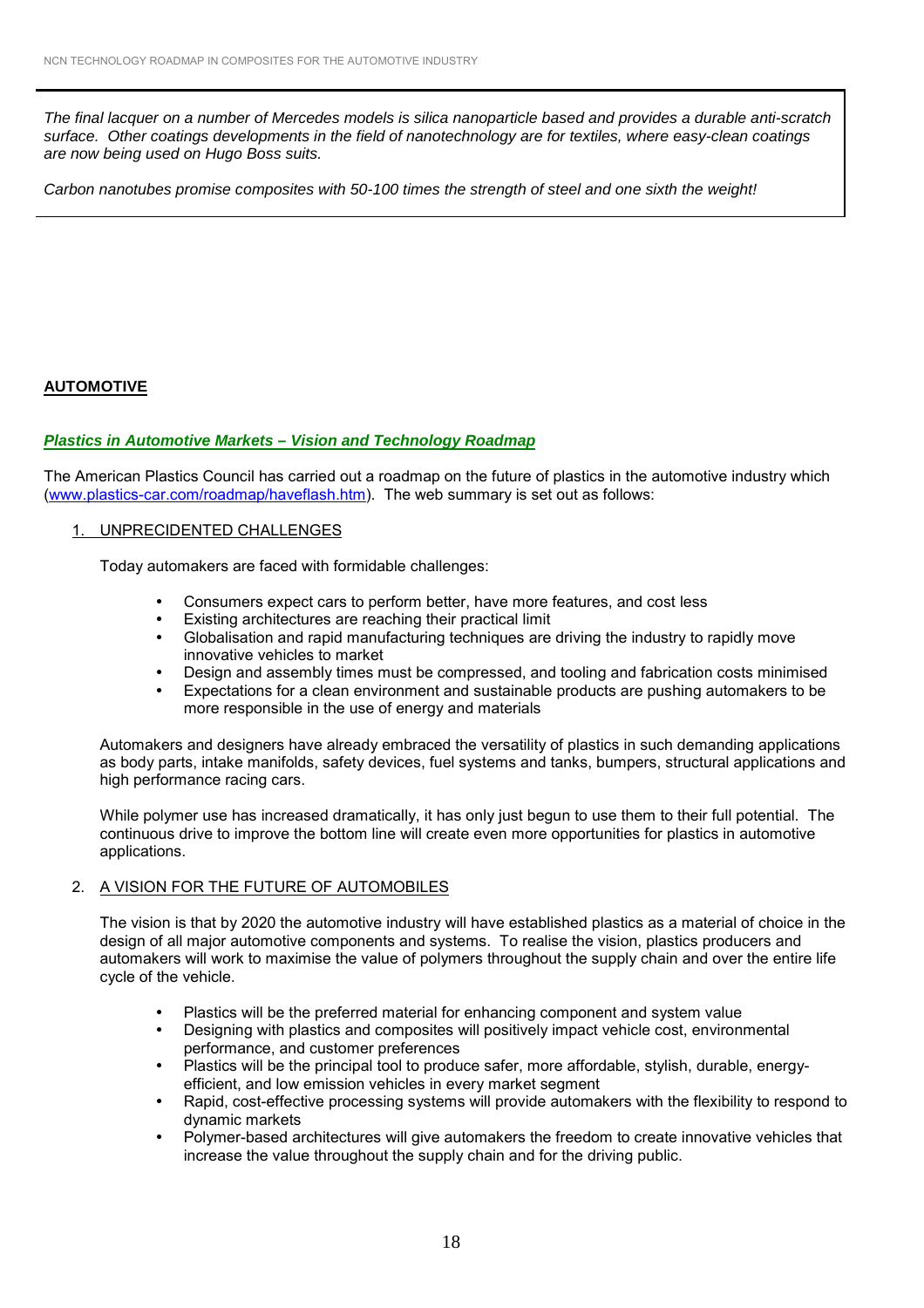## 3. A STRATEGY FOR SUCCESS

To achieve the vision for the year 2020, a bold business strategy will be pursued, composed of 4 main elements:

- New applications for plastics develop a portfolio of polymer-based tools that maximise the performance advantages of polymers and composites and allow the design and prototyping of new vehicle architectures
- Speed to market shorten design and engineering cycles to fast-track polymer applications from concept to commercial product
- Enabling infrastructures present automakers with a sound business case for plastics and built plastics
- \* Sustainable transportation develop and use new plastics and composites to create sustainable vehicle.

#### 4. TECHNICAL PRIORITIES

To achieve the strategic goals and vision a diverse portfolio of critical technologies will be pursued. Critical new technology development areas are:

- Advanced material systems
- Predictive engineering
- Automotive design
- Advanced manufacturing technology
- Business, market, and education infrastructure
- Environmental performance.

#### 5. PARTNERSHIPS BRING VALUE

Achieving the vision will require resources beyond the practical reach of any single company. A coordinated strategy is essential, involving all stakeholders.

#### 6. THE PATH FORWARD

In application after application, plastics have replaced conventional materials because they provide the functionality that engineers demand, the styling that designers seek, and the value that customers expect. Automobiles are no exception.

#### *Foresight Vehicle Technology Roadmap*

As part of the UK Government's Foresight exercise, the Society of Motor Manufacturers and Traders Limited produced, in 2004, a Foresight Vehicle Technology Roadmap (www.foresightvehicle.org.uk).

Technology targets are shown in the following table:

|                         | 0-5 years                                                                           | $5-10$ years                                                                                                 | $10-20$ years |
|-------------------------|-------------------------------------------------------------------------------------|--------------------------------------------------------------------------------------------------------------|---------------|
| Safety                  | Selection of joining systems to match<br>material performance capabilities          | Design/production and validation of<br>'smart' crash structures                                              |               |
| Product configurability | Component integration                                                               | Automotive industry relevant materials                                                                       |               |
| and                     | Easier separation of materials for                                                  | information database with all needs                                                                          |               |
| flexibility             | recycling or re-use                                                                 | covered – one source                                                                                         |               |
|                         | Effect of modular structures (and<br>joining) on crash structures/NVH<br>/stiffness | Management of customer<br>$\bullet$<br>customisation and effect on design<br>process/homologation and supply |               |
|                         | Robust engineering solutions for rapid<br>modular reconfiguration                   | chain                                                                                                        |               |
| Economics               | Reduce cost of moulded composites                                                   | Disassembly techniques<br>$\bullet$                                                                          |               |
|                         | Component performance beyond<br>single vehicle life                                 | Develop viable alternative to<br>traditional paint finish for body panels                                    |               |
|                         | Development costs                                                                   |                                                                                                              |               |
|                         | Re-processing of metal mixtures to                                                  |                                                                                                              |               |
|                         | give pure metals for re-use                                                         |                                                                                                              |               |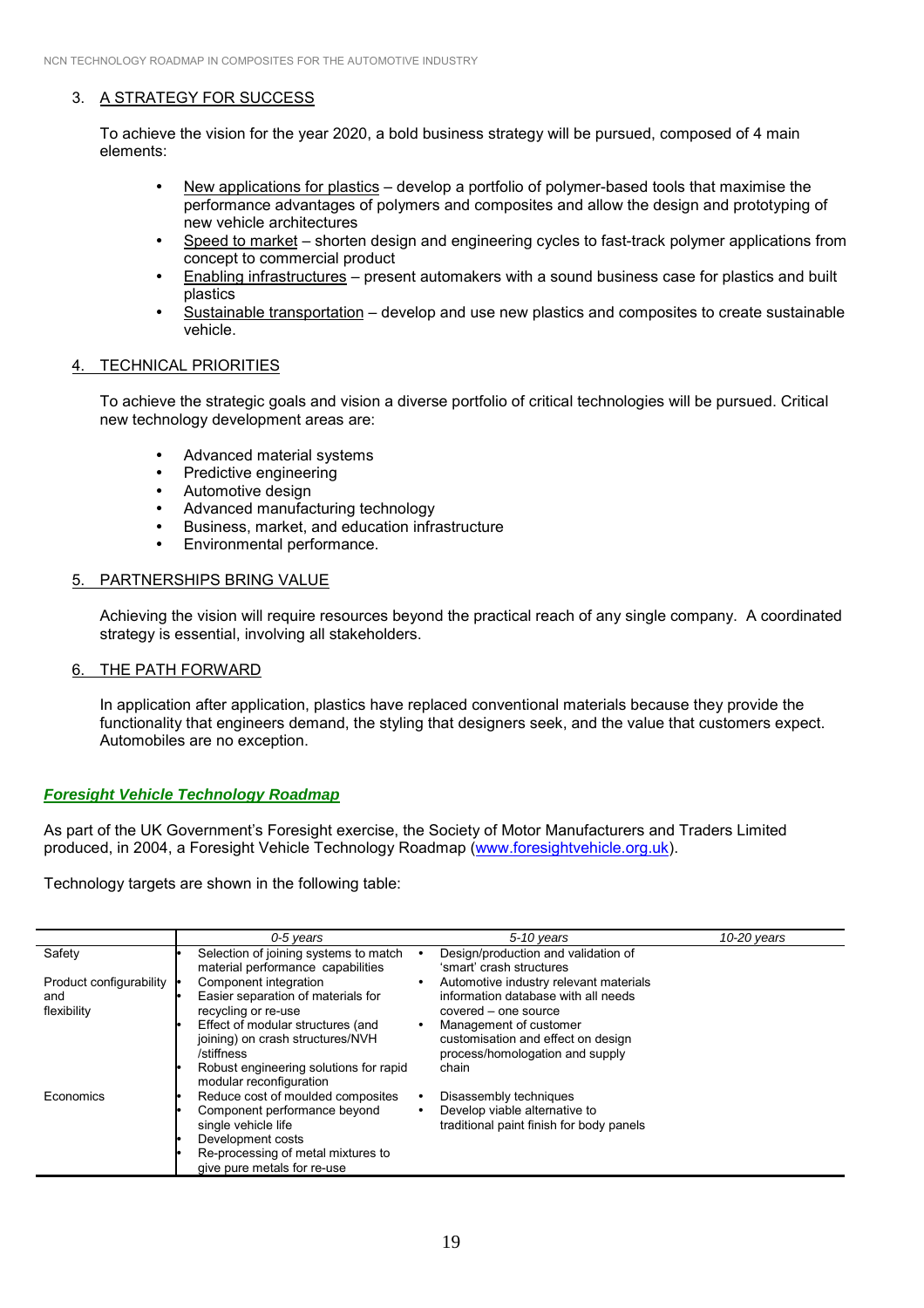|               | A higher, safer and more<br>environmentally sound vehicle |           |                                             |                                                        |
|---------------|-----------------------------------------------------------|-----------|---------------------------------------------|--------------------------------------------------------|
|               | development                                               |           |                                             |                                                        |
| Environment   | Establish standards of environmental                      | $\bullet$ | New magnetic materials for hybrid/          | Solve $H_2$ fuel infrastructure                        |
|               | friendliness                                              |           | fuel cell powertrain                        | issues to enable                                       |
|               | Development of polymer separation<br>techniques           | $\bullet$ | Develop re-use mechanisms/<br>methodologies | widespread uptake and use<br>Hardwearing, low friction |
|               | ELV compliant composite materials                         | $\bullet$ | Identify higher value markets for           | coatings to eliminate                                  |
|               | Reduce vehicle weight                                     |           | recovered materials                         | lubricants from powertrains                            |
|               | Attachment strategies for dismantling                     |           | National systems for materials re-use       |                                                        |
|               | Wider understanding of materials in                       |           | and recycle                                 |                                                        |
|               | the industry                                              |           |                                             |                                                        |
|               | Overcoming energy saving vs.                              |           |                                             |                                                        |
|               | recycling perceptions                                     |           |                                             |                                                        |
|               | National system for re-use of                             |           |                                             |                                                        |
|               | components                                                |           |                                             |                                                        |
|               | Low cost CFRP panels and structures                       |           |                                             |                                                        |
| Manufacturing | Joining hybrid structures                                 | $\bullet$ | Coatings which survive production           | Die-less forming                                       |
| systems       | Surface quality thermoplastic                             |           | Reduce time to manufacture for novel        |                                                        |
|               | composites                                                |           | technologies                                |                                                        |
|               | Develop low cost composite                                | $\bullet$ | Materials that do not require paint         |                                                        |
|               | manufacturing process                                     |           | protection                                  |                                                        |
|               | Cost effective joining/dismantling of                     |           | Convergence of business and                 |                                                        |
|               | mixed material structures                                 |           | technology research models                  |                                                        |
|               | Cheap, environmentally friendly                           |           | Flat pack/modularity requires ability to    |                                                        |
|               | system to join steel, aluminium and                       |           | make cheaper, structural, sealed            |                                                        |
|               | magnesium without corrosion issues                        |           | joints post-paint process                   |                                                        |
|               | Awareness of and access to process                        |           |                                             |                                                        |
|               | models and life cycle analysis                            |           |                                             |                                                        |
|               | Establish central register of production                  |           |                                             |                                                        |
|               | routes to advise on potential facility                    |           |                                             |                                                        |
|               | sharing                                                   |           |                                             |                                                        |
|               | Single piece structure development                        |           |                                             |                                                        |
|               | costs                                                     |           |                                             |                                                        |

#### *Monet Roadmap – Where does the future lead?*

Monet is a European Centre of Excellence in 'artificial intelligence into industry', based at the University of Wales in Aberystwyth. It produced a report in June 2002 entitled *Model Based Systems in Automotive Domains: Applications and Trends* (http://monet.aber.ac.uk:8080/monet/docs/tg\_minutes\_and\_reports/automotive/a1\_report.pdf).

The approach taken has been through questionnaires to experts in the field. It claims that model-based reasoning has proved to be a very powerful technology for automotive applications for tasks such as diagnosis, design, and simulation. The general idea is that qualitative models can support several activities which are critical to the life cycle of vehicles: from analysis of the original design through on-board monitoring, diagnosis and recovery, to diagnosis and repair in the workshop.

#### **RECYCLING**

#### *A Roadmap for Recycling End-of-Life Vehicles of the Future*

This roadmap was produced in May 2001 for the US Department of Energyís Office of Advanced Automotive Technologies and the Argonne National Laboratory (www.es.anl.gov/Energy\_Systems/Process\_Engineering/Technologies/Documents/ELV%20Roadmap%20.PDF). It defines recycling as:

*"Any cost-effective use of parts, components or materials from an obsolete car that would otherwise be landfilled, including parts re-use and remanufacturing, materials recovery for re-use in an original application or for use in any other viable application, and materials recovery for thermochemical conversion to fuels and/or chemicals".*

The top factors affecting automobile recycling for the next 20 years were listed as:

- Economic value of recovered material and components
- *Material content of vehicles*
- Competing vehicle design requirements
- # *Capability to separate and sort material*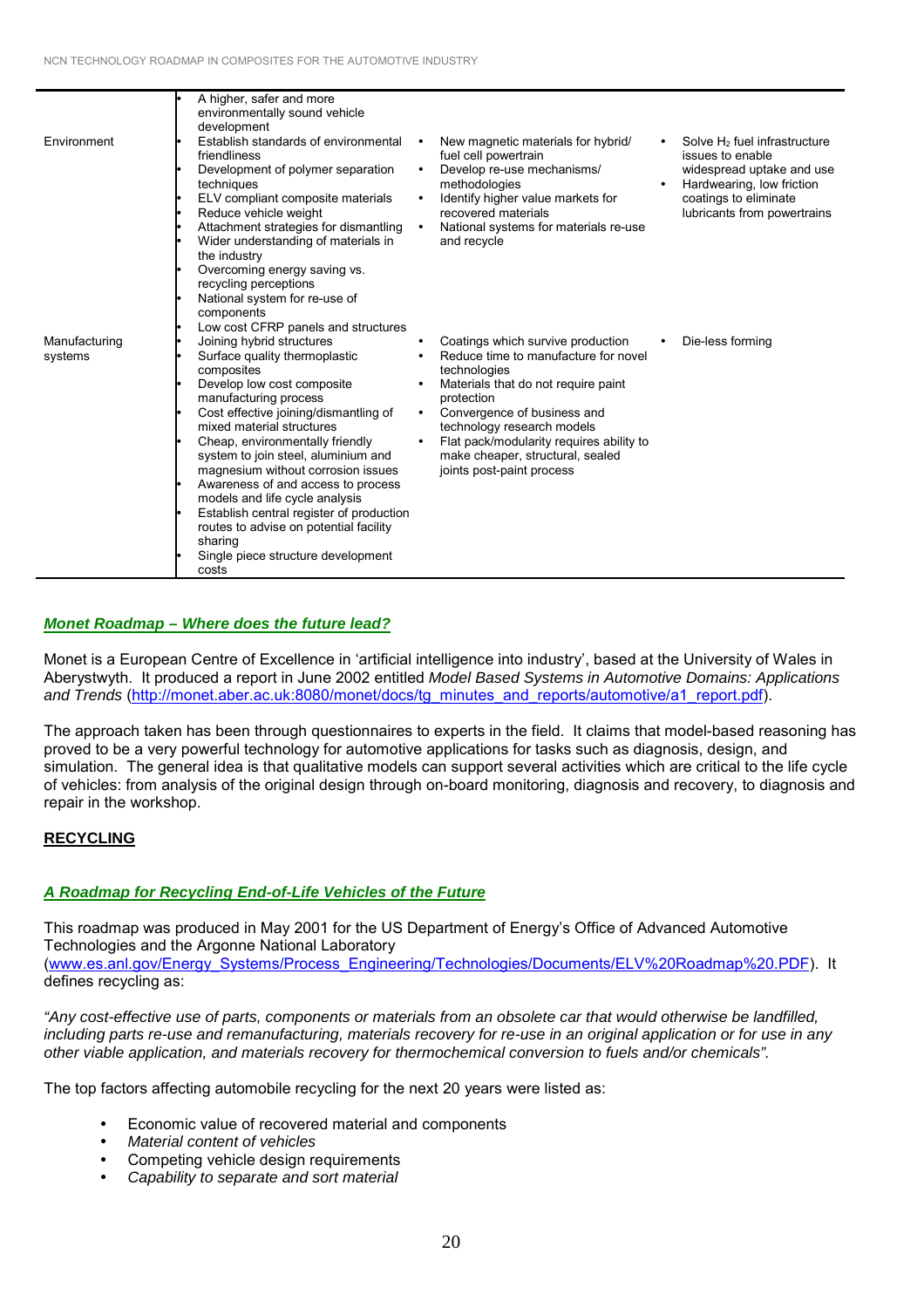- # *Hazardous material and contamination*
- Capital availability to build infrastructure
- Collection costs, transport costs, and materials supply
- Regulations impacting recycling
- Consumer opinion
- Unforeseen factors.

All of these factors are likely to be important for the recycling of any material in most industry sectors. For the automotive industry it is estimated that End-of-Life Vehicles (ELVs) in 2020 will be:

- o 75% metal
- o 15% plastic
- o 10% other.

However, since the report was written in 2001, there has been the beginning of a trend to nanocomposite materials in cars with consequential reduction in weight, as well as to other light weight materials such as ultra-light steels and aluminium. Looking specifically at technology changes, it is likely that recycling will have a strong influence on the choice of materials and the ability to remove and separate them at the end of their life (indicated in italics in the list above). The diversity and complexity of the materials used in vehicles presents many challenging issues.

Overall the drivers are economic and regulatory ones, and the roadmap lists the priority needs for ELV recycling as indicated in the following diagram:

#### *Foresight Vehicle Technology Roadmap*

The previously mentioned Foresight Vehicle Technology Roadmap (www.foresightvehicle.org.uk), is also concerned with recycling.

In the section on 'Environment' it looks at the re-use, recover and recycle aspects based on the European End-of-Life Vehicle Directive which is already in force. The targets are to improve re-use and recovery to > 95% vehicle weight, and re-use and recycling to > 85% by 2015, which will need significant development of materials and structures. Vehicle design will need to take account of the requirements for disassembly, as well as environmental management from cradle to grave, including reprocessing techniques. Legislation on electronic equipment is also considered in the document.

ELVs account for 1.8 million tonnes of waste in the UK every year, and with the cost of landfill increasing dramatically, together with European legislation on recycling and waste disposal, there will be a positive impact on vehicle design, manufacturing, financing, maintenance, and dismantling.

Performance measures and targets for re-use and recycling are:

- 2006: ELV targets 85% re-use and recovery 15% landfill
- 2015: ELV targets 95% re-use and recovery 5% landfill.

#### *EBM Roadmap Summary*

This summary document (www.wtec.org/loyola/ebm/usws/ind\_summary.htm) looks at the US DOE/OIT and other roadmaps for steel, aluminium, castings, polymers, automotive, electronics, and mining industries. The summary overview deals with the major concerns in polymer manufacture and use, which are energy use and release of toxic emissions. Polymers have more dramatic separation and impurity problems for recycling, as there are generally more types of polymers that are more difficult to separate. Even characteristics such as colour can pose separation challenges, and for these reasons, polymers are commonly recycled into lower grade materials.

Production of plastics from recycled feedstock is typically around 20% more expensive that virgin production. Thermosets, which cannot be recycled, account for a significant fraction of polymers. As well as recycling into secondary applications, another approach is to chemically convert plastics back into their monomer constituents so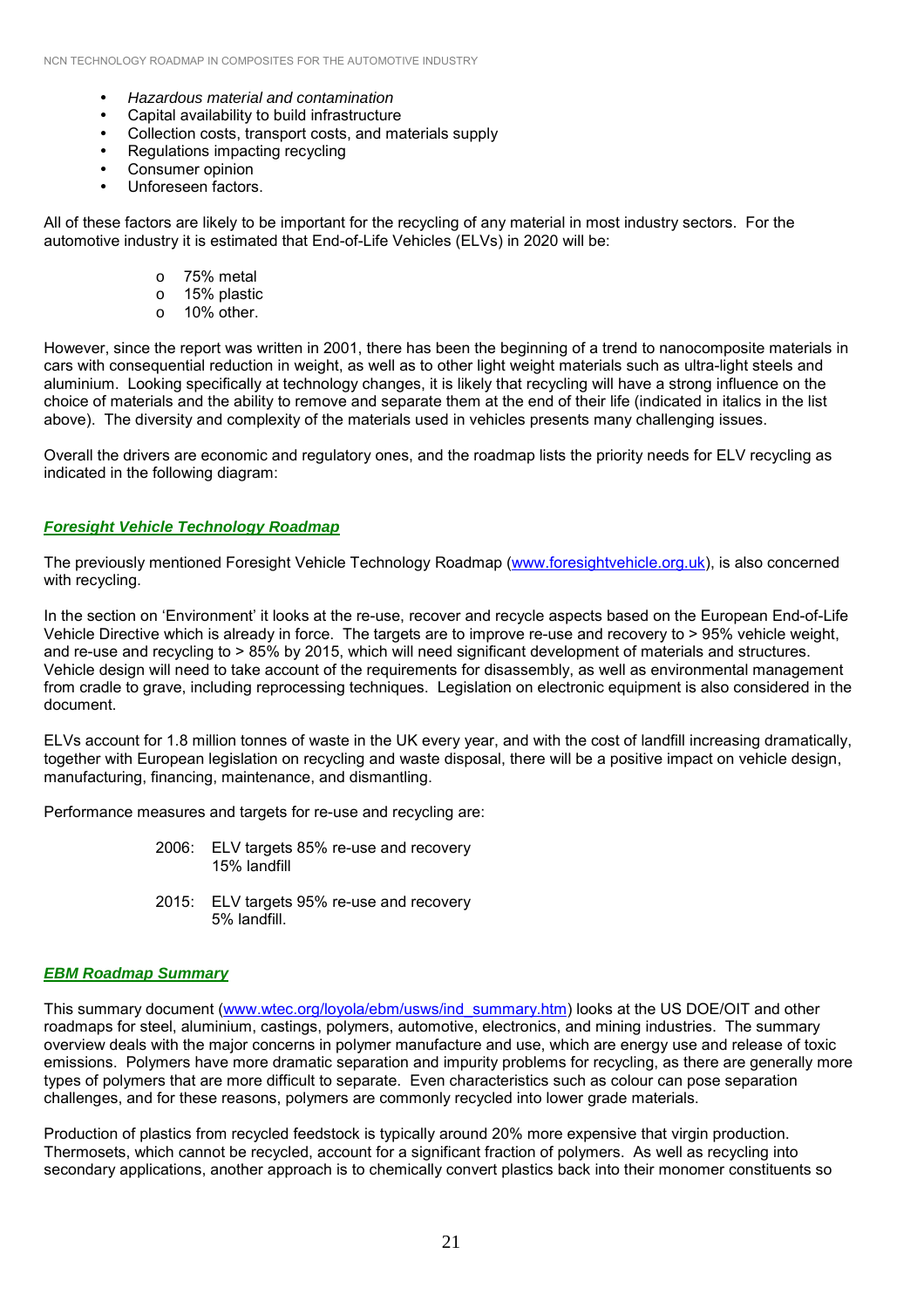that recycling back into the original polymer can occur. This is, however, more energy intensive. Another difficulty is that paint and other coatings may need to be removed.

Under the section on the automotive industry the goal to increase recycling is highlighted and improving material separation technologies and reducing the quantity and incompatibility of distinct alloys and polymers contained in a vehicle is stressed.

#### *Thematic strategy on the prevention and recycling of waste*

This 289 page EU report may be found at (http://europa.eu.int/comm/environment/waste/pdf/epec\_report\_05.pdf), and presents a comprehensive amount of data in chapter 6 on plastics recycling. As mentioned earlier, it is the packaging industry that is the largest consumer of plastics.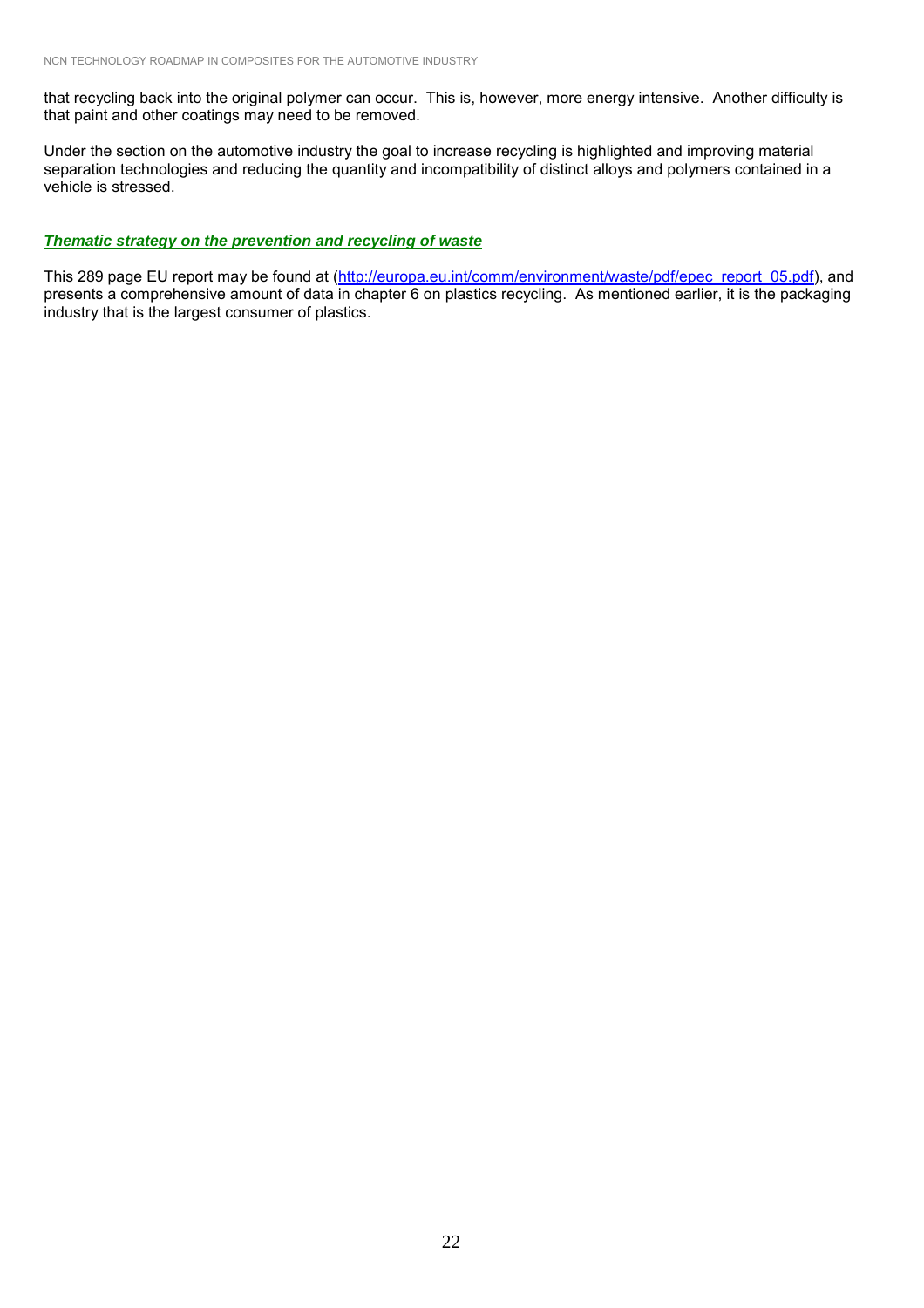NCN TECHNOLOGY ROADMAP IN COMPOSITES FOR THE AUTOMOTIVE INDUSTRY

## **9.3 Results of the brainstorming with hexagons**